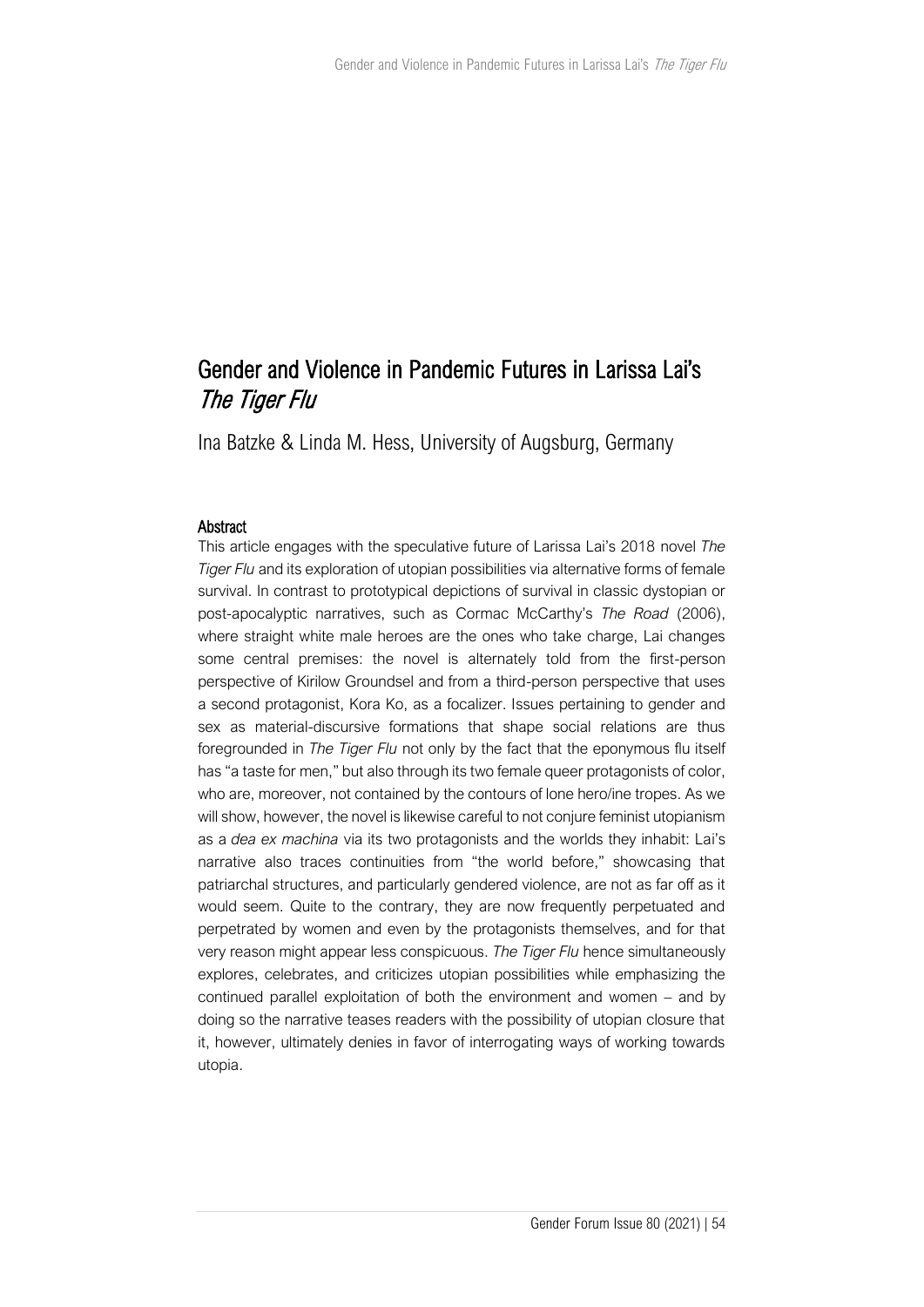## 1. Introduction

Larissa Lai has been recognized for the ways in which her first two novels, *When Fox Was A Thousand* (1995) and *Salt Fish Girl* (2002), as well as her poetry volume, *Automaton Biographies* (2009), fuse cyborgs, technology, mythology, pop-culture, history, and science fiction elements, "foregrounding the politics of racialization, animality, and sexuality" and "build[ing] on the rich tradition of women of color writing in sf/speculative fiction" (Ho 2012). Lai herself has stated that she is drawn to speculative fiction for the possibilities it offers without "having to wade through the swathes of mainstream life and heteronormativity before we get to the place where we actually want to tell the story" ("Interview"). The narrative of her newest novel, *The Tiger Flu* (2018), is set over 120 years in the future, in the Gregorian year 2145 or Time After Oil (TAO) 127. The latter designation marks the fact that the world presented in the text is not only post-pandemic but also post-fossil fuel. Indeed, the future world Lai imagines is one in which petro-culture devices and machines only exist as leftover artifacts from the past. Environmental destruction has shattered the planet, and most people are struggling to survive under highly precarious living conditions: Movement is forcefully restricted and controlled by the military, knowledge is almost entirely privatized, and ordinary citizens do not even have access to the official currency.

At first sight, *The Tiger Flu* seems to meet all the characteristics of a prototypical or even classic dystopian or post-apocalyptic narrative. However, in an interview that Lai gave in 2019, she affirmed that she was consciously writing against prevalent examples of these genres. Pointing to "Cormac McCarthy's *The Road*, in which the woman kills herself at the start of the novel, ceding the story to the man and the boy," she instead "wanted to write a story where the men are vulnerable, and the women survive" ("Interview"). Survival, perhaps the most prominent theme in post-apocalyptic speculative fiction, is also at the heart of *The Tiger Flu.* Yet, Lai changes some central premises in contrast to the prominent postapocalyptic scenarios in which straight white male heroes are the ones who take charge (Lavigne 7): the novel is alternately told from the firstperson perspective of Kirilow Groundsel and from a third-person perspective that uses a second protagonist, Kora Ko, as a focalizer. Kora is a teenager from a low-income family living in Saltwater City, an urban center overrun by patriarchal and corporate technocracy; Kirilow, by contrast, is a doctor living in the rural Grist Village, a community of genetically modified, parthenogenic women who have been exiled from Saltwater City three generations ago. Even though the cooperation between the two protagonists is sometimes reluctant, their stories gradually become entwined, and the novel's resolution highlights rationality and community instead of heroic individualism.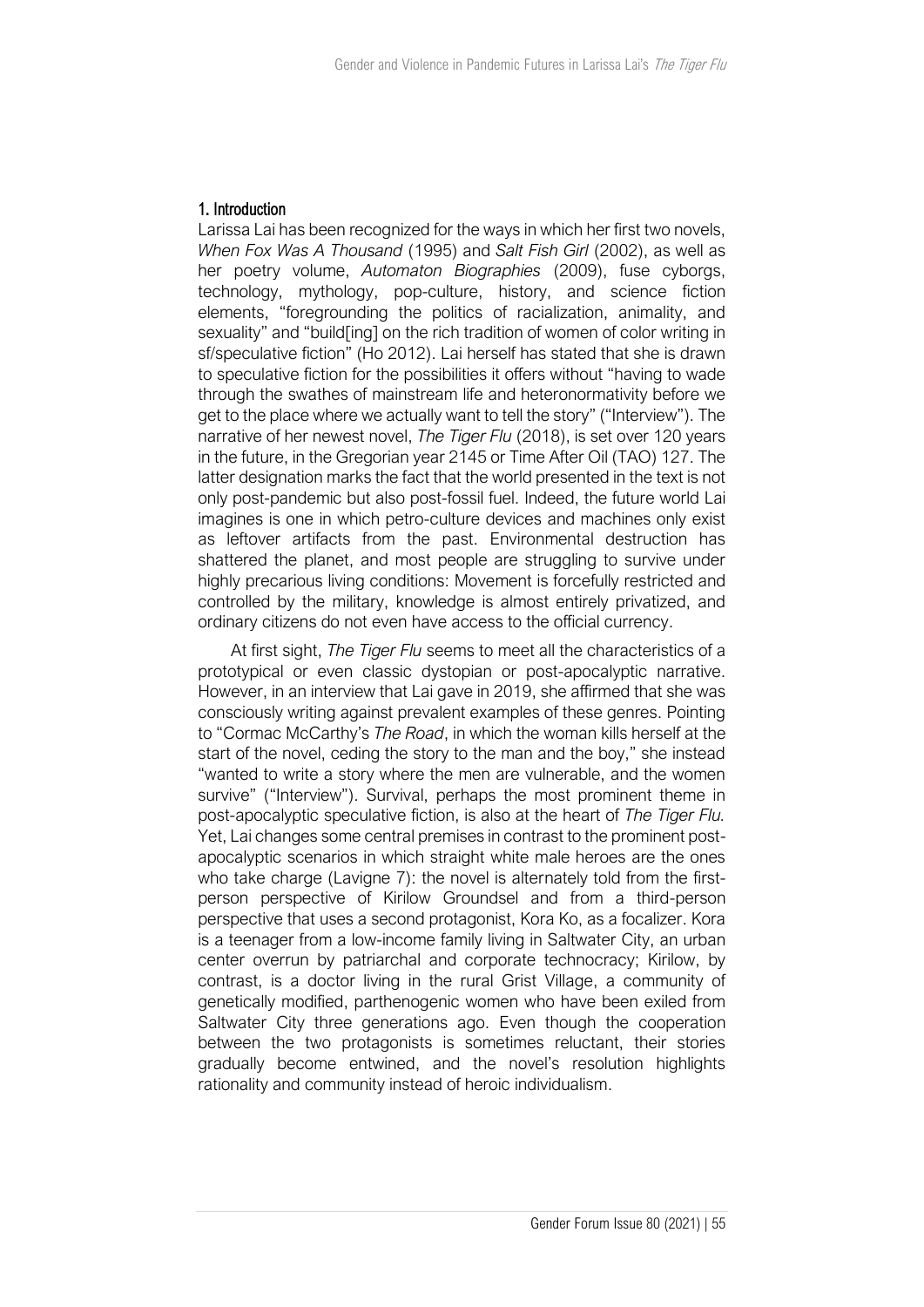Imagining a future world in which the struggle for survival requires not only highly individualistic and self-serving capabilities, but rather collaborative endeavors that successfully navigate diverse cultures, large parts of the narrative of *The Tiger Flu* are set in a thoroughly hybridized Vancouver (Saltwater City), characterized by a confluence of Chinese and Canadian cultures. Moreover, the eponymous flu that caused the devastation with which the novel confronts its readers is one that disproportionately targets men, making them vulnerable and dependent: "[t]here are no men in the streets. The men are shut up in houses, covered in lesions and coughing their lungs out […] or else, they are already dead" (13). But even though, at first glance, this illness seems to reinforce a gender binary between men and women based on biological difference, such a binary is complicated by Lai: while her femalepresenting protagonists challenge clear-cut assumptions about "woman" as an identity category, Kirilow, all the Grist sisters, and even Kora, as it turns out later, are posthuman mutants who simultaneously represent "women" and negate the category as one that can be biologically essentialized.

Issues of gender and sex as material-discursive formations that shape social relations are thus foregrounded in *The Tiger Flu* not only by the fact that the eponymous flu itself has "a taste for men" (Lai 13). Rather, such issues are also highlighted by the novel's two queer protagonists of color, $1$  who are, moreover, not contained by the contours of *lone hero/ine* tropes: skills that ensure survival are explicitly presented as taught and passed on within communities and intergenerationally, and risky situations are rarely resolved by individual heroic feats but rather by cooperation and negotiation. In this way, the novel juxtaposes relational existence and shared knowledge within all-female communities, not only with prevalent post-apocalyptic story-arches but also, on the plot level, with the radical privatization of almost all aspects of life, from police to education, in the post-pandemic society at large. *The Tiger Flu* presents both the communitarian and the liberal(ist) logic as outgrowths of a profound absence of state-run social institutions. Even though Lai invites readers to draw their own comparisons, she does not offer any unequivocal solutions.

The novel is careful not to conjure feminist utopianism as a *dea ex machina* via its two protagonists and their worlds. In contrast to the ruined landscape of Saltwater City, Grist Village is evaluated positively, particularly because "[t]he Grist women are in tune with their physical bodies, ancestry, and earth" (Dunston). However, Lai's narrative also traces continuities from "the world before" in both Saltwater City and Grist

<sup>&</sup>lt;sup>1</sup> They are all of Chinese ancestry. This will be explained in further detail in section three.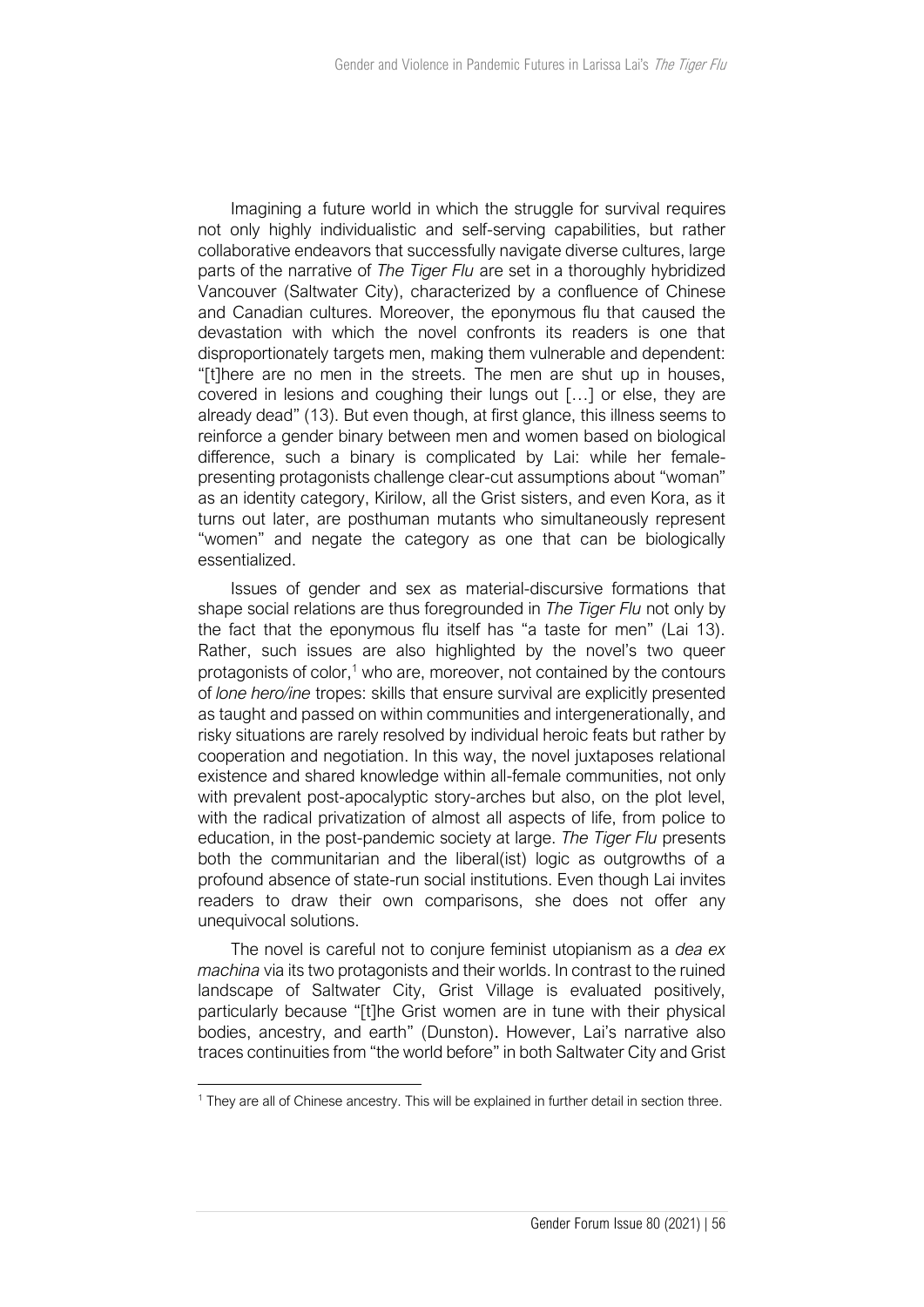Village, showcasing that patriarchal structures, and particularly gendered violence, are not as far off as it would seem. Quite to the contrary, they are now sometimes perpetuated and perpetrated by women and even by the protagonists themselves, a fact that might make them appear less conspicuous even though they are no less destructive. As we will argue, then, *The Tiger Flu* presents a speculative future that explores utopian possibilities via alternative forms of female survival. Such survival has to be secured in the context of continued parallel exploitation of both the environment and women by patriarchal and colonial structures, predicated on—in Judith Butler's terms—"lives that are cast as destructible" and "ungrievable" (31), within and by technocratic capitalism. In the following, we will first outline how these persistent forms of (gendered) violence are narrated within each of the two storylines (Kirilow's and Kora's) of the post-pandemic and post-petroleum world of *The Tiger Flu*, and then turn to the ending of the novel to offer a close reading of its queer, posthuman reimagination of survival as a challenge to sexist and racist logics of expendability.

## 2. The Persistence of Gendered Violence and the Creation of Expendable Bodies in Saltwater City

While the world in year 127 TAO at first glance seems unfamiliar and disorienting to readers, recognizable structures are soon revealed in Saltwater City, where Kora Ko lives. Lai's narrative here traces subsistence during the *long apocalypse* of living in a polluted world in which a technocratic corporation—by the name of HöST Light Industries—has taken over former state functions. By replacing the state with a corporation, the narrative is attentive to the oppressive structures of class, sketching out the ways in which people in Saltwater City suffer as a consequence of being dispensable to its corporate elite. HöST, the "family company," which Drew Marie Beard describes as a "militaristic corporate monopoly" (76), rules the city "in its own best interests" (3): its governing has taken on totalitarian forms, as all fundamental aspects of daily life, from food (HöST supermarkets) to education (so-called "scales" sold by the HöST companies) are in the hand of this one supercorporation.

The corporation's monopoly on all areas of life engenders a society in which the general population does not have access to the city's official currency. Moreover, HöST also commands the city's police force (52), and the corporation's CEO, Isabelle Chow, is revered as a quasi-religious idol (53). The eerie worship of a business leader as a deity emphasizes the transgressiveness of Chow's power, which is further highlighted by the fact that HöST and Chow willingly accept that their operations create what Vivian G. Shinall has described as "expendable bodies," a term that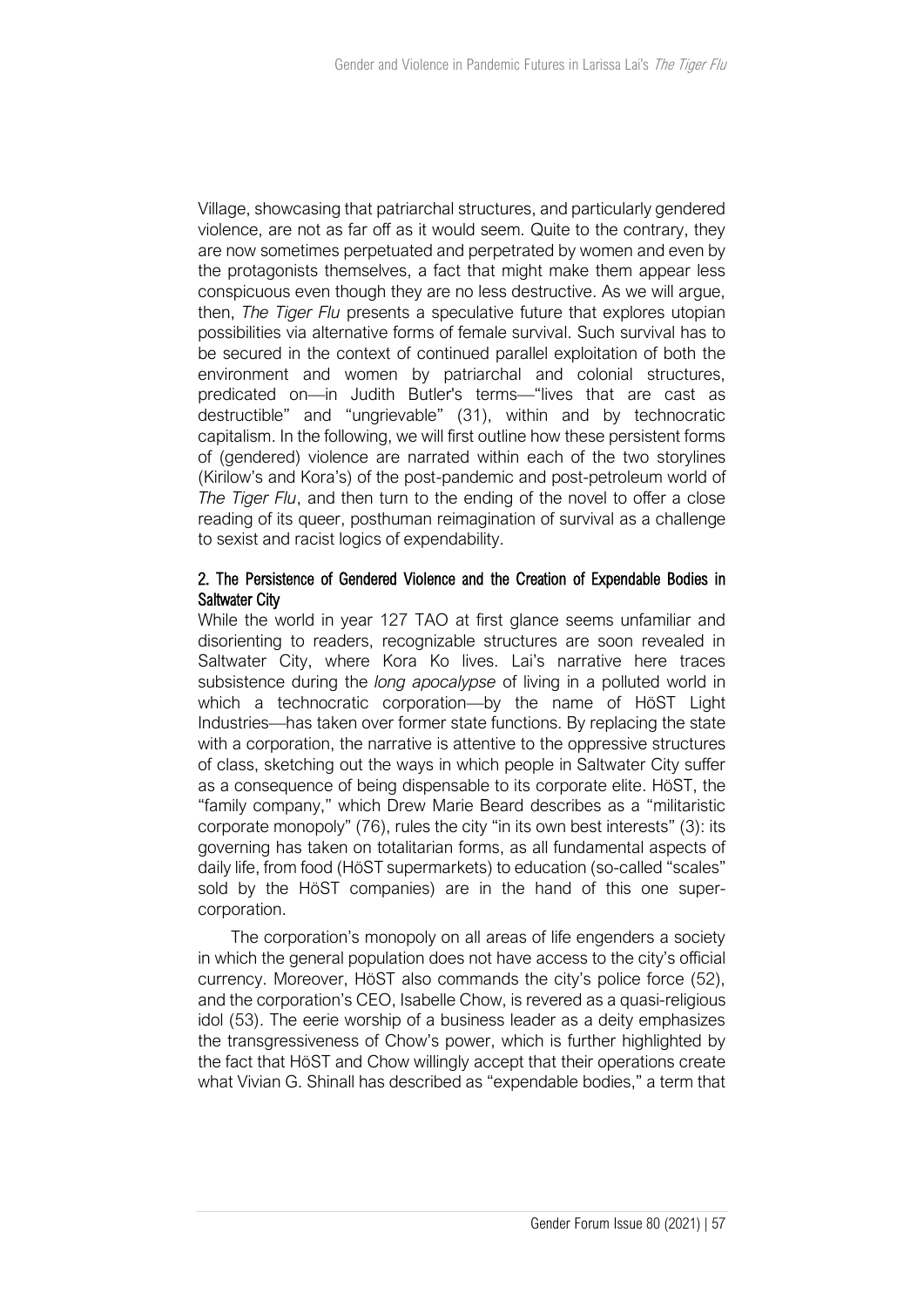"delineat[es] those who are [deemed] nonessential to society" (17). While a small, rich percentage of the population lives "walled in" in the comfort and safety of Saltwater City's glass towers, venturing into the streets only "to do things they wouldn't be allowed to do in the glass towers" (Lai 153), the general population is progressively decimated, not only by the flu but also by precarious living conditions. Clearly belonging to this latter group, Kora's family lives without secure access to such necessities as potable water and sufficient food, surviving mostly through subsistence farming on their rooftop garden, which is also limited since the soil is almost completely depleted. While harvesting potatoes with her uncle, Kora must face the realization that new, fertile earth is unobtainable to them because "[t]he wet market farmers want renminbi, a currency no one in the Ko family earns" (23). Moreover, most of the potatoes are "gnarled and slimy" and infested with "wireworms" (23), so that subsistence seems to move slowly but steadily towards starvation. In addition to material goods, knowledge has also been privatized in Saltwater City and is only available to those who can access the satellites Chang and Eng, where common knowledge and historical information is stored.<sup>2</sup> Inhabitants of Saltwater City get piecemeal access by buying and trading "memory scales" (23), which are fish-scale sized microchips that connect directly to the brain and deliver knowledge on specific subjects, such as the phases of the moon (23), "medicine" (207), historical events, and other pieces of information about "the world that was" (29).

The lives of ordinary people in Saltwater City are thus continuously subjected to the less tangible but no less pernicious forms of violence connected to their "expendability." Building on Shinall's concept, the notion of "expendability" as we use it here relates to concepts such as Zygmund Bauman's notion of "wasted lives," that is to say, the lives of populations rendered superfluous in modern societies. It is also connected to Achille Mbembe's understanding of "necropolitics" as the state's power under colonialism (and similarly oppressive regimes) "to define who matters and who does not, who is *disposable* and who is not"

<sup>&</sup>lt;sup>2</sup> The fact that Lai chose to name the pair of satellites after the conjoined twins Chang and Eng Bunker, born in 1811 in Thailand (then Siam), points to the complex legacies of colonial, racialized, and class oppressions. The twins were frequently "exhibited" as curiosities in the so-called freak shows when they moved to the United States in 1829. However, they also became rich while touring the US and Canada, adopted American citizenship, and became slave-owners. It is also a point in the narrative, like many others, that emphasizes the long durée of oppressive legacies which will not disappear unless they are actively acknowledged, addressed, and changed. That their names now endure in the form of satellites also illustrates the ways in which historical knowledge in the narrative world has become severed from its origins and morphed into new forms, similarly to the mutated endurance of pop-songs in the teachings of the Grist sisters (also see Section three of this article).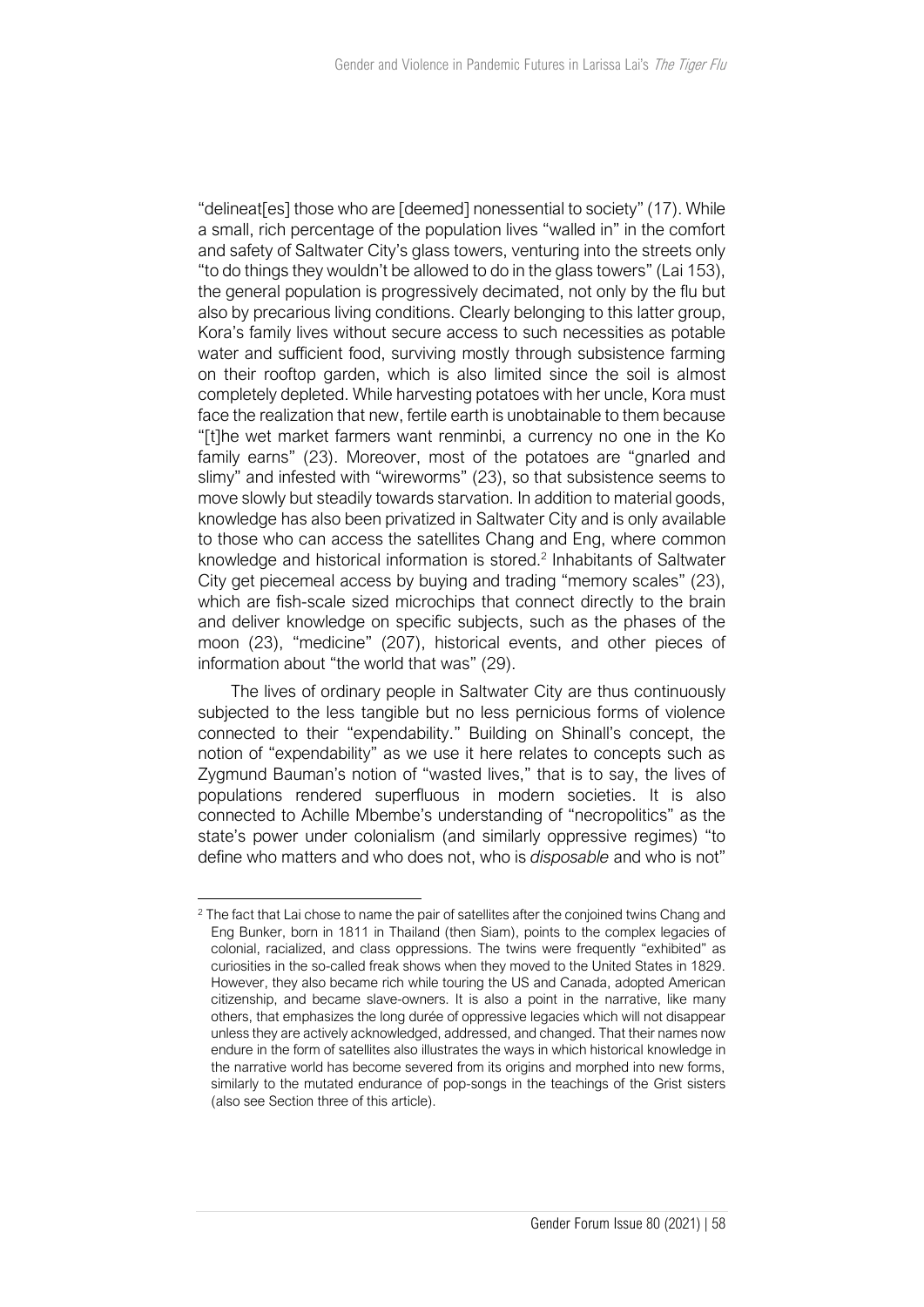(27), and to Judith Butler's discussions of "grievable" versus "ungrievable" life. In *The Force of Nonviolence* (2020), she explains that "a life has to be grievable—that is, its loss has to be conceptualizable *as a loss*" (59, italics in original) to safeguard that life from violence and destruction. She adds that frequently, however, lives are framed as "ungrievable, not only by those responsible for taking the life, but also by those that live in a world where the presumption is that such lives are always vanishing, that this is simply the way things go" (74). Shinall, who critically examines *ecoracism* and the normalization of *embodied toxicity*  of "racial minorities and impoverished communities" (17) in Indigenous contexts, moreover, draws on Rob Nixon's concept of *slow violence* and Julia Sze's writing on environmental racism to examine the notion of disposability of lives that are not registered as worth safeguarding. She observes the close connection between the "increasing environmental degradation of the spaces in which expendable bodies reside, and how these bodies have ultimately suffered from embodied toxicity due to the toxic conditions of their environments" (17-18). This interconnection between environmental degradation, toxicity, and expandability is also apparent in *The Tiger Flu*.

While there are few concrete explanations as to how exactly society reached TAO (time after oil), it becomes clear just how polluted this world is when Kora notes that the rain is so acidic it burns holes into clothing (Lai 26) and that a "heavy layer of pollution" (28) pushes down on the city at almost all times. One of the rare moments when readers do receive a glimpse into the history that brought about the precarious conditions of 2145 occurs when Kora shares a collective drug-induced memory-vision which illustrates connections of tiger bone wine production (which turns out to be the origin of the flu) to climate change and to the precarious and toxic living conditions of the novel's present:

> Happy revellers drink from crystal glasses at first, mouth to spigot as addiction deepens. Then the same vinterers and revellers waste away in overstuffed hospitals and clinics from Albuquerque to Seoul to Kinshasa to New York City. The tigers pad softly into the night and then the room fills with the roar of another crumbling. Vast cliffs and towers of the polar ice calve into the warming sea […] Oceans swell and rise to engulf whole cities. The denizens of Saltwater City construct a massive wall of earth to protect themselves. The earth's angry maw gapes to swallow those outside […] (210-211).

Not only do consumerism, climate change, and the flu itself become closely connected in these brief "history lessons," the vision also once again exposes how the lives of those left outside the city walls to die in the floods have been rendered expendable to those trying to save themselves within the city.

Constantly underlining, in this way, the persistent links of the past to the future, even in this seemingly radically altered world, the narrative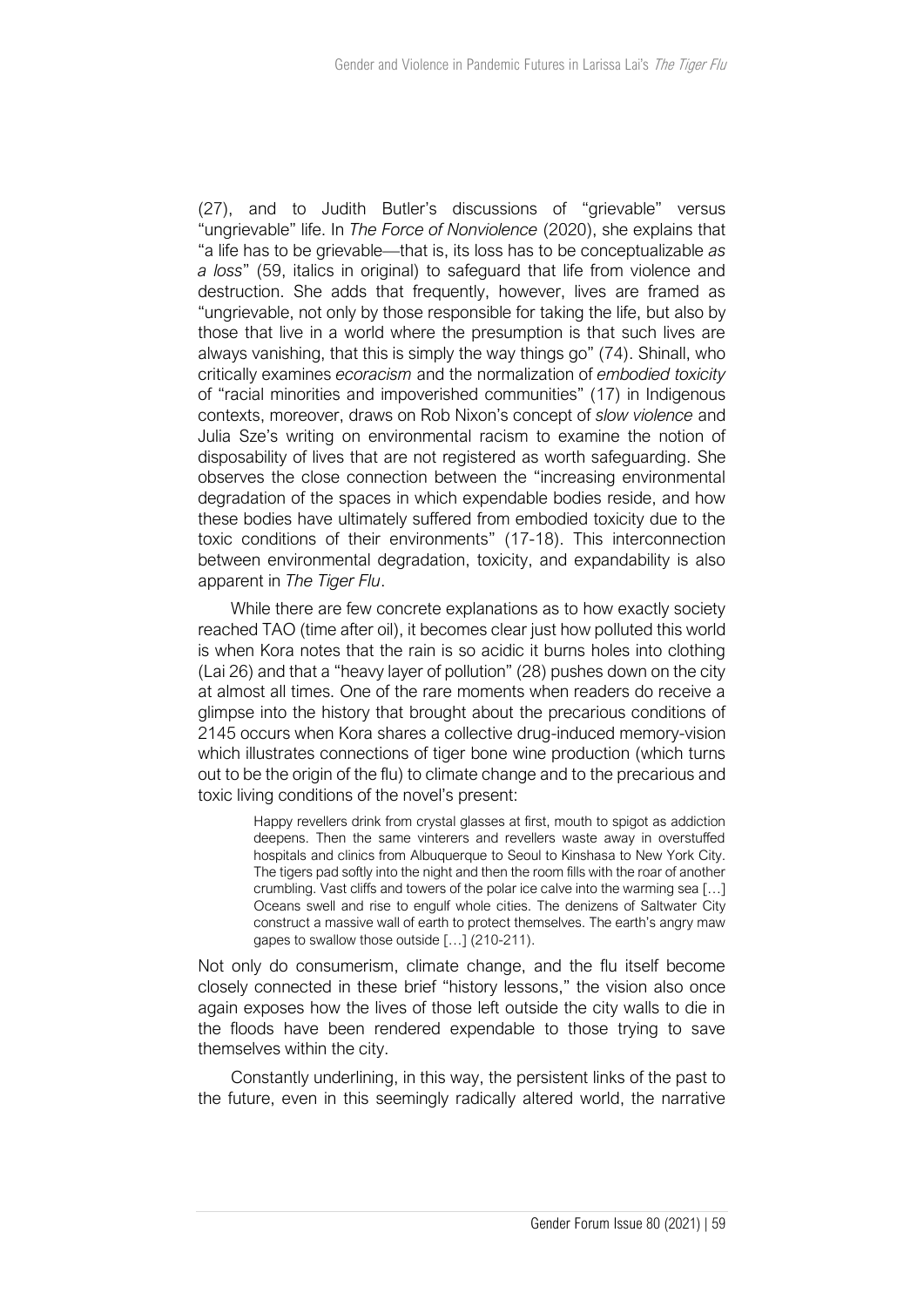makes clear that patriarchal structures still pervade society, despite the increasing absence of men. While women are largely the only ones left to keep society going due to the pandemic flu, Isabelle Chow only inherits HöST's corporate empire once all her male relatives have succumbed to the disease (14). Once in charge, she simply keeps extending the company's power through the same gatekeeping mechanisms (privatized knowledge) and exploitation of labor that her father and her uncle employed before her. This can be seen, for example, in HöST's newest project, LïFT, which offers the possibility of "uploading" one's consciousness onto the mainframe satellite of Eng. The option of leaving one's body behind to "live" eternally in a virtual utopia is highly tempting, especially to those most likely to die of the flu. But even this allegedly new form of life reproduces patriarchal structures of oppression and fosters toxic forms of masculinity. Kora first learns about the "upload" when her brother's friend Stash, whom she intensely dislikes, insists on giving her a glimpse of the *Quay d'Espoir*, the virtual reality created by HöST. Via a small disk, he establishes contact with his uploaded friend Oscar, who immediately dives into a speech about all the new world has to offer, gushing, "You're going to love it up here. We're strong the way we were before. There are cars like the old days. And steak and beer, and girls, man, thousands of chiquitas like you would not believe," which he follows by "drop[ping] his pants and shak[ing] his floppy wang at Stash" (126). The virtual world of LïFT thus presents a nostalgic return to "the old days" which seems to be structured around heterosexual male fantasies and stereotypical notions of patriarchal masculinity.

When Oscar exposes himself, Stash hastily apologizes to Kora for his friend's sexism, saying, "I'm sorry Oscar is such a pig. We aren't all, you know" (127). Yet his behavior toward Kora calls this statement into question. Only a few weeks prior, as readers already know, Stash "surprised" Kora on the rooftop garden by hugging her hard from behind and then "lick[ing] her face with his white tongue" (15) as she tries to push him away. Much like his friend and perhaps worse than him, Stash thus embodies toxic masculinity and shows sexual aggression toward Kora, which in his case is not only virtual but physical.

The fact that the men of Saltwater City still engage in the same sexist behaviors as before the flu is also confirmed through an outsider's perspective. When Kirilow, who is utterly unfamiliar with the company of men because she has spent all her life in Grist Village, arrives in the city (in search of hidden Grist sisters), she must negotiate being exposed to the male gaze for the first time. When a man falls into step next to her, Kirilow considers the implications of the situation for what the city may do to her understanding of herself: "I never thought about my looks until this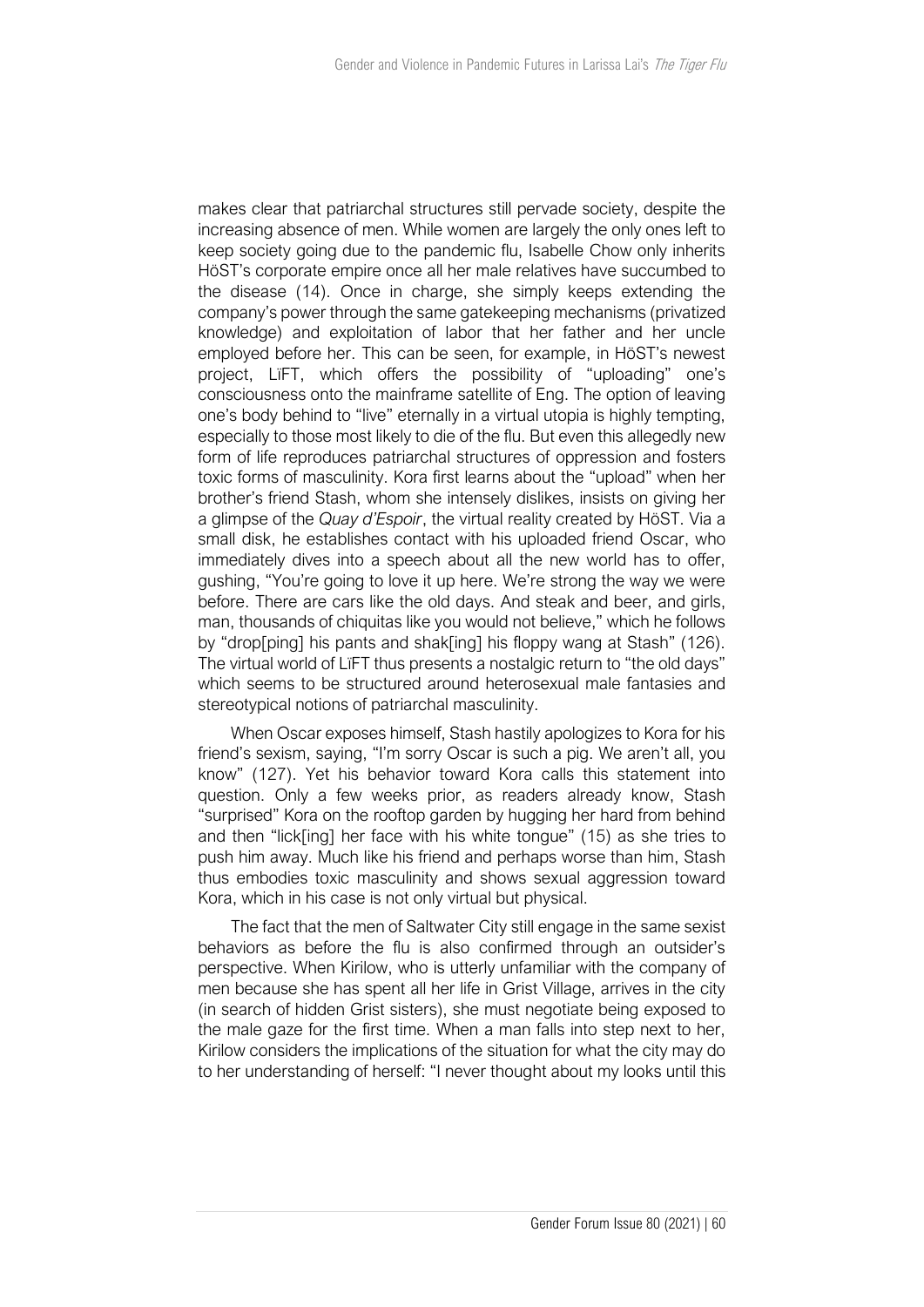particular man looked. Is that how it's done in this decaying city?" (201). She immediately dislikes it:

> Old Glorybind taught me what women are. I know how humans doubled in the time before, how they still do in Saltwater City. Technically speaking, we Grist sisters have the same bodies they do. He touches my arm and an unexpected electricity runs through me. 'Go away, or I'll hurt you.' I walk faster. He follows me. (201)

Kirilow establishes here that no matter her self-identification, she is treated like a woman of the city because she looks like one. Her experience on the city's streets also confirms that even in a world in which almost all men are sick or dead, they still expect their power over women to remain intact.

Because she is unused to the male gaze and any form of interaction with men, an uncomfortable overlap between flirting and harassment becomes apparent through her eyes. Chloe Dunston observes that in Lai's narrative, "the situation of frailty and viral toxicity in the physical masculine body also more profoundly signals men's historical toxicity, to humans and to earth, which they have achieved repeatedly through hegemonic masculinity" (n. p.). She concludes that "Stash and other men embody toxicity literally through disease and figuratively through masculinity—both of which are, in fact, escapable" (n. p.). In alignment with Duston's perspective, Chiara Xausa argues via Susan Watkins that Lai's novel is one of several recent feminist sci-fi works that turn away from nostalgia for past societal structures to highlight instead critically "the relationship that exists between structural inequalities generated by patriarchy, misogyny and racism and issues such as climate change, global capitalism, and technoscience" (25). The significance of this connection is confirmed when towards the end of the novel, Kora finds out more about Isabelle Chow's plans for LïFT, which promises those who complete the upload "*life after life*" (203), an eternal virtual life after they have given up their physical existence: to make this virtual world "feel real" (73), it needs Grist sister clone DNA, because without it, the experiment has stalled at "eighty-five percent verisimilitude" (114). In this way, the LïFT project relies on further bodily exploitation of the Grist sisters' bodies. Kora observes how six men

> [...] usher a group of [Grist] women into an empty elevator. Docile as sheep, eyes emitting green vapour, the women step unquestioning past the sliding doors. The doors reel shut behind them. The numbers of the little dial begin to ascend. Then the doors of the elevator beside it slide open. The foul odour of ammonia, sweat, and rotten onions fills the room, and water gushes out the elevator doors. There is something in it. A writhing, flapping mass of fish, interspersed with clots of red. Blood? The water floods away into a deep gutter at the elevators' edge. (213)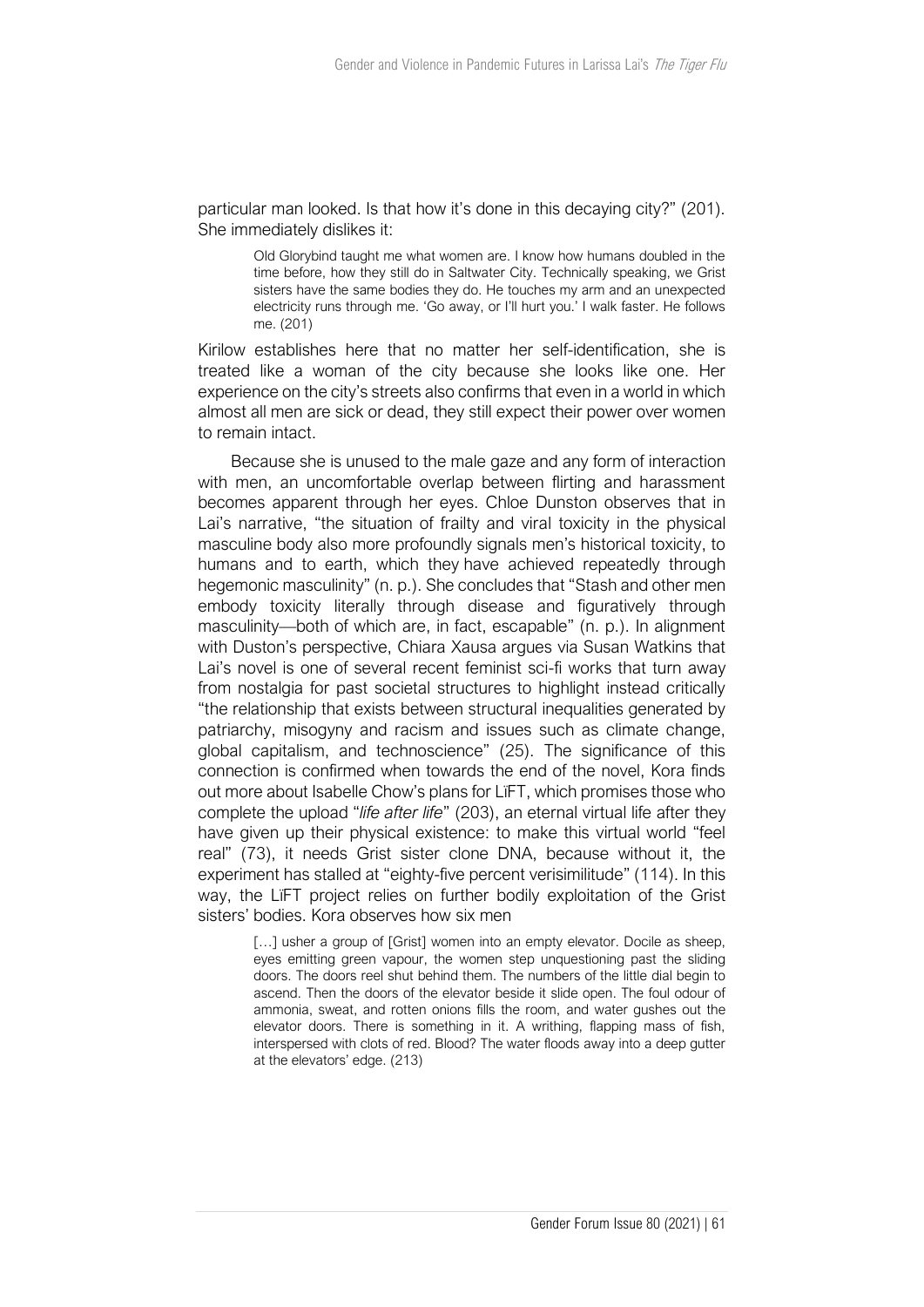The bodies of the Grist women and others are literally "fed" into the elevator—their minds are uploaded, and their bodies turned into fish, which are subsequently eaten by the remaining population of Saltwater City (239, 248). At the same time, and in contrast to others that freely choose the upload, the Grist sisters do not believe in virtual existence. For them, "[t]his strange killing and rebirthing is [Saltwater City] business. We Grist sisters have no faith in such things. If the body is dead, then so is the woman, whatever these occultists [inhabitants of Saltwater City] think they have copied" (232). With the forced upload of the Grist sisters, the kind of capitalist exploitation that occurs everywhere in the novel turns into cannibalism, the ultimate form of transgressive consumption.

The lives of the Grist women are made expendable for no other reason than the fact that those in power thrive off of the flu. To make matters even worse, Kora's brother, K2, reveals to Kora that the epidemic continues because it is actively kept alive by the corporation. He explains that the tiger-bone wine factories are still "operating smooth as silk. […] Why do you think the flu epidemic keeps getting worse? They are making it worse and trying to export it to the UMK [United Middle Kingdom]. It's not just hangover trauma from some time long past. It's happening over and over again, right now" (226-227). To make Lïft more profitable, HöST keeps infecting people on purpose (229). Consequently, a huge number of sick men are uploaded in the hope of being able to cheat certain death. The Grist sisters are thus not the only ones who become victims of corporate "progress." Unlike the men, however, the Grist sisters do not get to choose or to refuse the upload. After all their DNA is needed to render the virtual environment more realistic. Their role as a useful commodity to HöST highlights how the intersections of gender, race, and class render some bodies more "expendable" than others.

Via the transgression of cannibalism, the narrative also raises questions about the ramifications of expendability beyond the realm of humans (or humanoid clones). The consumption of human flesh, "disguised" as or transformed into fish, and Kora's absolute revulsion once she realizes just what she is offered for food recalls an event from earlier in the novel when Kora experienced a bout of violent vomiting after she gave in to her hunger and ate a bowl of stew made of her pet goat (and friend) Delphine (Lai 67). Yet, in the rest of the narrative, animals are consumed at various points with enjoyment. Those isolated counterpoints serve to highlight the cultural customs that render animals' lives expendable as a norm, be it because they are turned into food or clothing. When Kora's family urges her to join the Cordova Dancing School because it could presumably secure her continued survival and access to enough food, Kora, for example, also learns about "catcoats" that render its wearers invisible. Made by the headmistress out of kittens,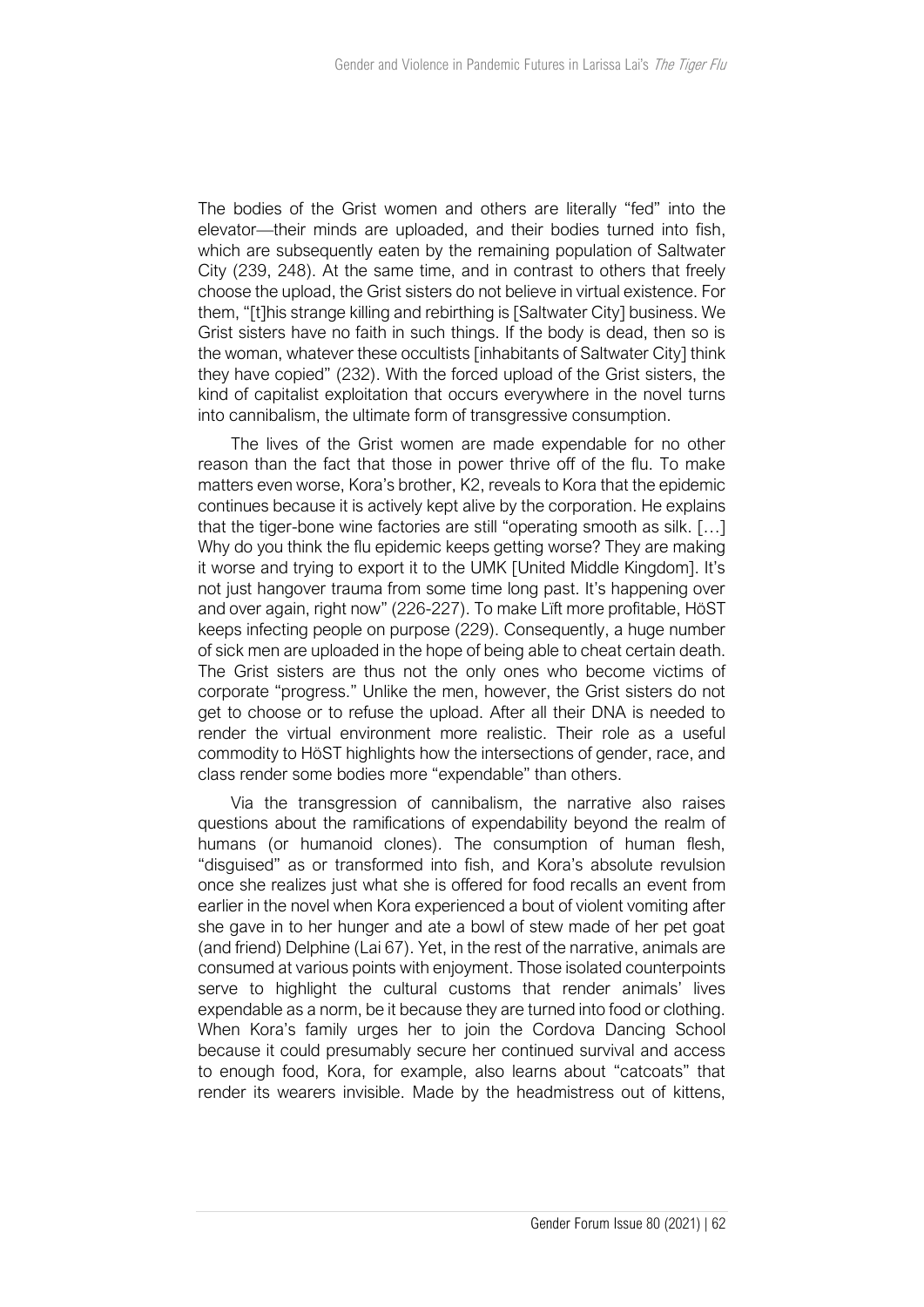which are pounded to fit the human form, catcoats are still "alive" to the extent that they can feel pain, and they purr when they feel human body heat (153). *The Tiger Flu* here not only evokes fantastic stories about magical objects, but it is also reminiscent of Philip K. Dick's famous science fiction novel *Do Androids Dream of Electric Sheep*, <sup>3</sup> which questions cultural attitudes towards animals. Like Dick's novel, *The Tiger Flu* raises questions about what behavior toward other sentient beings is acceptable and what is considered cruel, repulsive, or taboo. *The Tiger Flu* here moreover links the ways in which humans are reduced to their consumable bodies to how non-human animals are treated as expendable all the time. Lai thus draws attention not only to cultural attitudes, but also to ethical questions, and to material inequalities which complicate any simple answers to those ethical questions.

At the school, Kora also quickly learns that her own survival is predicated on killing others, or at least on not caring if they die. As part of her "training" she is more or less coerced by two other girls to shoot an old man while the group is raiding a so-called "plague house" for food (140). Terrified at having pulled the trigger when the man tried to stop her, Kora "runs out, over the heap of decaying bodies, and into the sunlight. Modesta and Soraya are there on the black lawn, laughing their heads off" (140). Testing how hardened new recruits already are seems to be a firm part of being initiated into the group of dance students. Therefore, it is not surprising that one of Kora's first experiences after arriving at the Cordova Dancing School is a small group of girls hazing her while repeatedly taunting her with the question, "what's the worst thing you've done for food?" before forcing her to eat her own vomit (98). Although her family advertised the school to Kora as a "safe space" from the perils of Saltwater City, it turns out that even within the school community, violence is used to keep individuals in line. This example shows that even presumed "safe havens" like the dancing school are pervaded by the structures of violence that organize survival in Saltwater City.

The fact that neither of the two narrative perspectives in the novel is omniscient limits the readers' perspective on the larger political structures of the world depicted, structures that remain very difficult to discern throughout the novel. Travel between quarantine rings (i.e., different zones) is strictly controlled and frequently prevented by armed militias. When Kirilow and Kora contemplate how they might escape Saltwater City towards the end of the narrative, a friend warns them that the border

<sup>&</sup>lt;sup>3</sup> In Dick's novel almost all real animals are extinct. Therefore, to possess a real animal is an enormous luxury; most people only own mechanical animals. However, owning an animal of some kind is deemed essential because taking care of an animal is seen as a moral necessity for humans in the narrative's post-apocalyptic world.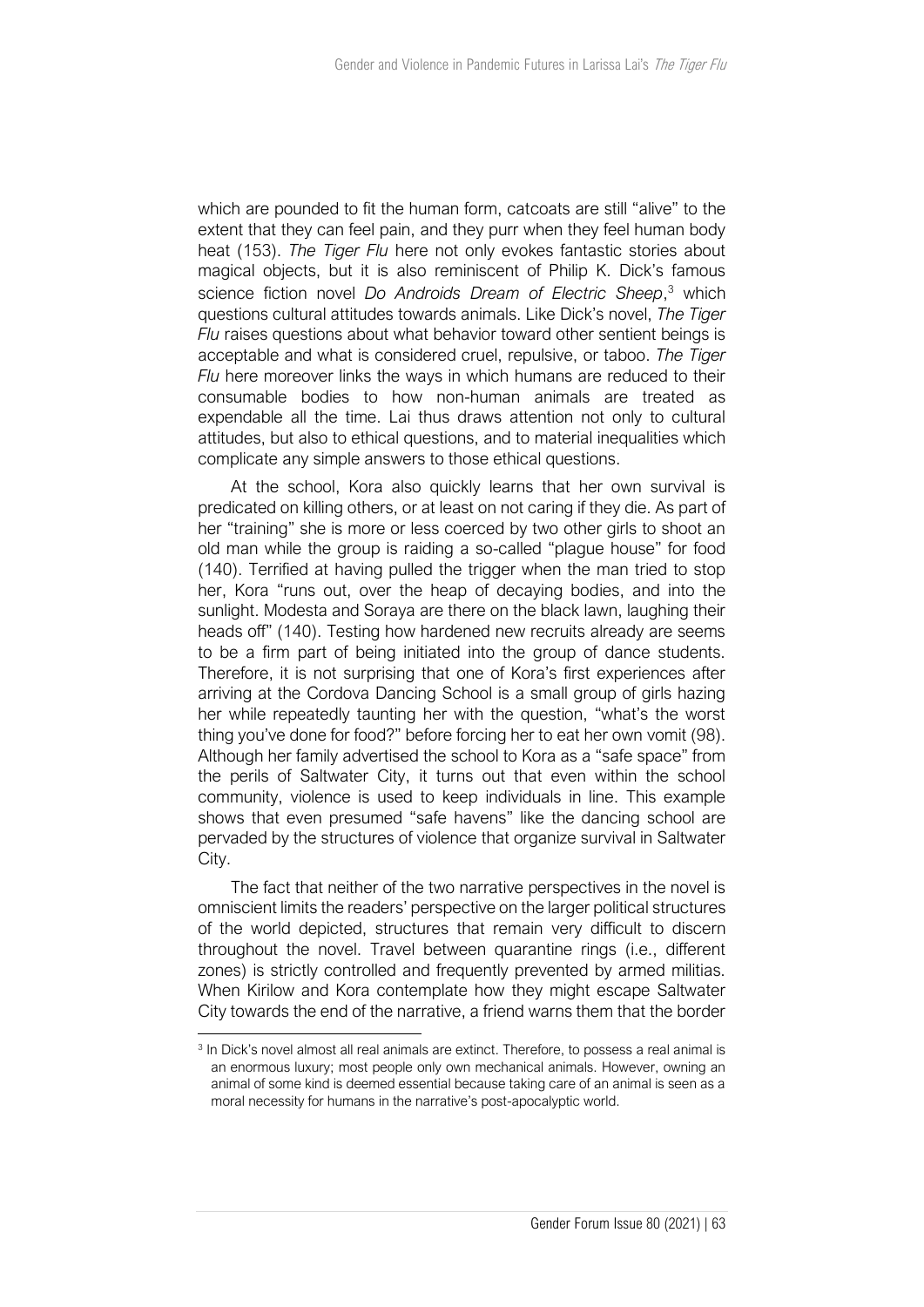to the second quarantine ring is only open "to a lucky few. Lots of people are dying or disappearing on that border. The UMK doesn't want Cosmopolitan Earth to take in too many refugees from Saltwater Flats. They've sent in military police" (242). The people of the UMK are the only ones who still possess nuclear arms—and thus they are feared by others. Still it is unclear whether any of the regions mentioned in the narrative have democratically elected governments or whether they are all in the hands of corporate family dynasties, such as the one of Isabelle Chow. What becomes clear in this part of the novel is that poor inhabitants like Kora, the Cordova girls, and many others who struggle to subsist in the city are subject to violence on the part of state-like technocratic powers that have replaced former national structures. The inhabitants' vulnerability is exacerbated because they do not have access to reliable information about the larger power struggles and political conflicts between governing authorities.

Here, as elsewhere in the novel, the present condition of the world is not portrayed as unique or disconnected from previous history but as a continuation of what came before. Having been drugged during her escape from Saltwater City, Kora is overtaken by overwhelming anxiety. She begins to scream until "she becomes the scream, the howl of the lost dog at night, the scream of a decade past, and the decade prior to that, the trail of tiger flu in reverse" (274). As she screams, her vision reaches backward from "the emergence of the quarantine rings, the first epidemic, the tiger wine craze, the end of oil, the launch of Chang and Eng, the expulsion of the Grist sisters, their legalization for labour on Pacific Gyre Island  $\left[ \ldots \right]$ " (274) all the way back to

> the consolidation of the United Middle Kingdom from China and all the little Asian countries that surround it, the Japanese occupation of Hong Kong, the birth of Chan Ling's great-grandmother to a young Hakka woman in the village of Happy Valley in the early days of the British colonial administration, the Opium Wars, the fall of the Ming dynasty […] screaming the scream of her long history. (274- 275)

Via the physicality of her scream, this history is presented as an embodied—and also as a gendered and racialized—inheritance. She "becomes the scream," which illustrates the persistence of past violence and oppression in the present. In this way, Lai once again subtly depicts how the present world emerged out of the past, by emphasizing connections between colonial occupation, the destruction of nature, consumerist greed, and the existence of the tiger flu.

#### 3. Construction & Doubting Utopia in an All-Female Society: The Grist Sisterhood

The world Lai has created in *The Tiger Flu* is one where—instead of taking the poor, the racialized, and disenfranchised—the virus primarily affects the white, the rich, the men, the ones in power, and those who associate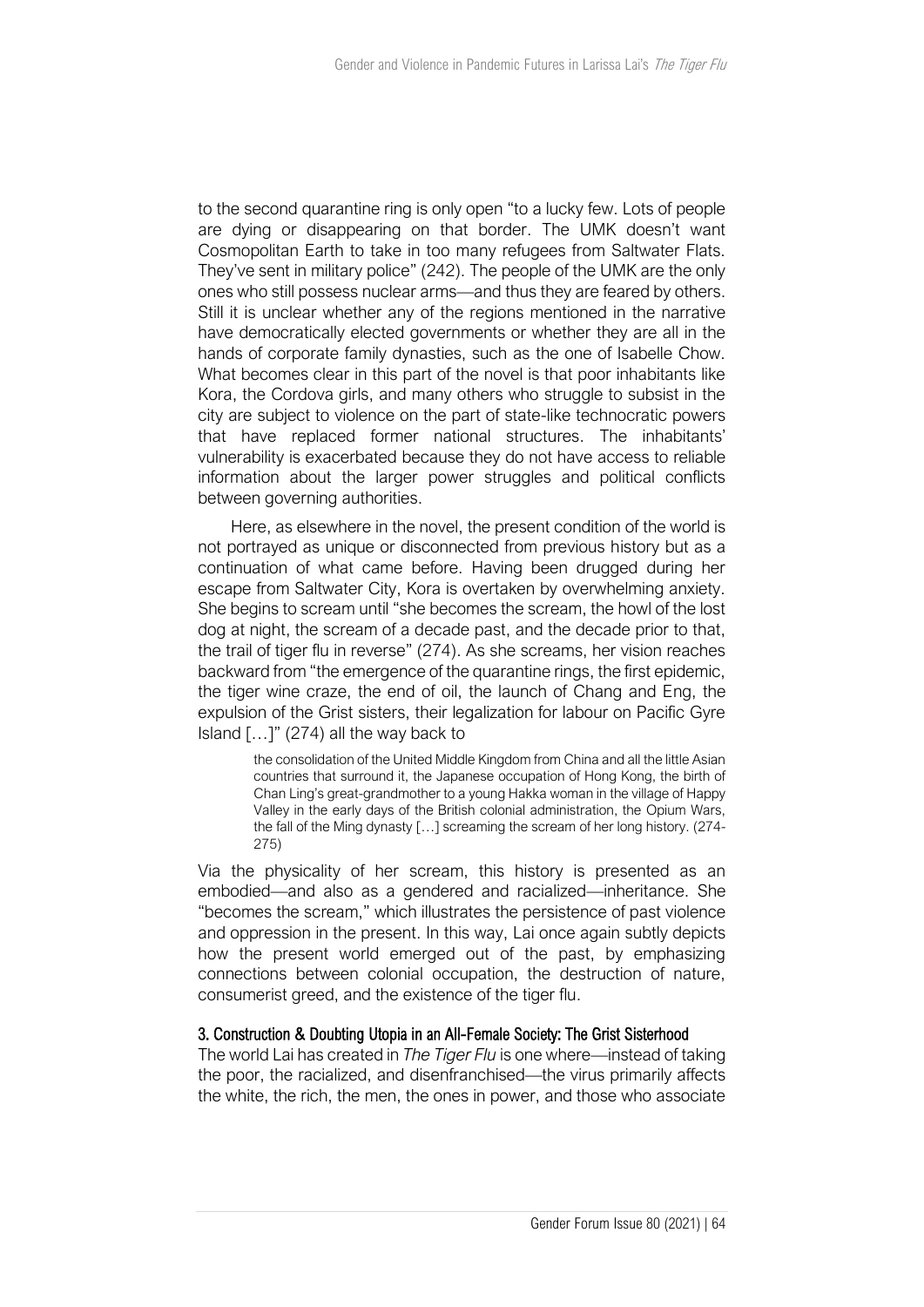with them. In other words, it would appear that the conditions in the novel are such that they enable the creation of a non-white, all-female or female-dominated society as the basis for a feminist utopia. As the previous section has outlined, however, the environments that Kora encounters in the novel (Saltwater City, Saltwater Flats, the Cordova Dancing School) are anything but utopian or marked by gender equality: patriarchal structures have survived, and violence is persistent. The potential for a utopian all-female society is still arguably present in the Grist village and its inhabitants, the Grist sisters, which serve as an oppositional alternative to the post-apocalyptic, post-pandemic world of Saltwater City and the quarantine rings.

The Grist sisters are introduced to the readers by the second protagonist Kirilow in Chapter 2, directly following the exposition of the Saltwater City storyline in Chapter 1. The Grist sisters originated from the genetically modified parthenogenic clones of a group of Asian women, who were exiled from Saltwater City three generations earlier. They fled to a region in the fourth quarantine ring, and set up an all-female community. Historically, another form of expendability is thus embodied by the Grist sisters. Since they were originally clones manufactured by the Jemini Group as workers for the HöST factories, their lives were never registered as lives worth safeguarding. They were brought into the world as useful but expendable bodies to exploit their workforce; their individual lives are not valued, and the possibility of their untimely deaths is considered as a calculated risk. Alexander Pedersen reads "the Grist sisters […] as a critique of global capitalism's exploitation of 'disposable'" cheap labor, but also, specifically, of "dehumanised Asian workers" (23), a link established via the Grist sisters' Chinese lineage.<sup>4</sup> In parallel to how the expendability of Grist sisters is explored in the passages set in Saltwater City that deal with the Lïft project, the history of the Grist sisters presents their disposability from the very beginning as gendered.

In the novel's present, however, the focus is on the make-up of the (all-female) community the Grist sisters established after they escaped from the company. In stark contrast to Saltwater City, the Grist village and its inhabitants are posthuman and live in close touch with nature. Not only have they developed a mode of reproduction that is based on the physical re-growth of organs, their lifeworld is also characterized by states of complex embodied selfhood, natural environments in which human and

<sup>4</sup> Lai's focus here is also specifically anchored in British Columbia's and Vancouver's history of xenophobia and specifically anti-Chinese-racism, which does not lie in the past, as anti-Asian hate crimes have again been surging since the Covid-19 pandemic (Canadian Human Rights Commission). This specific connection adds another way in which *The Tiger Flu* exposes enduring ties between the past and the present (and the future) that trouble clean-slate fantasies of utopian thinking.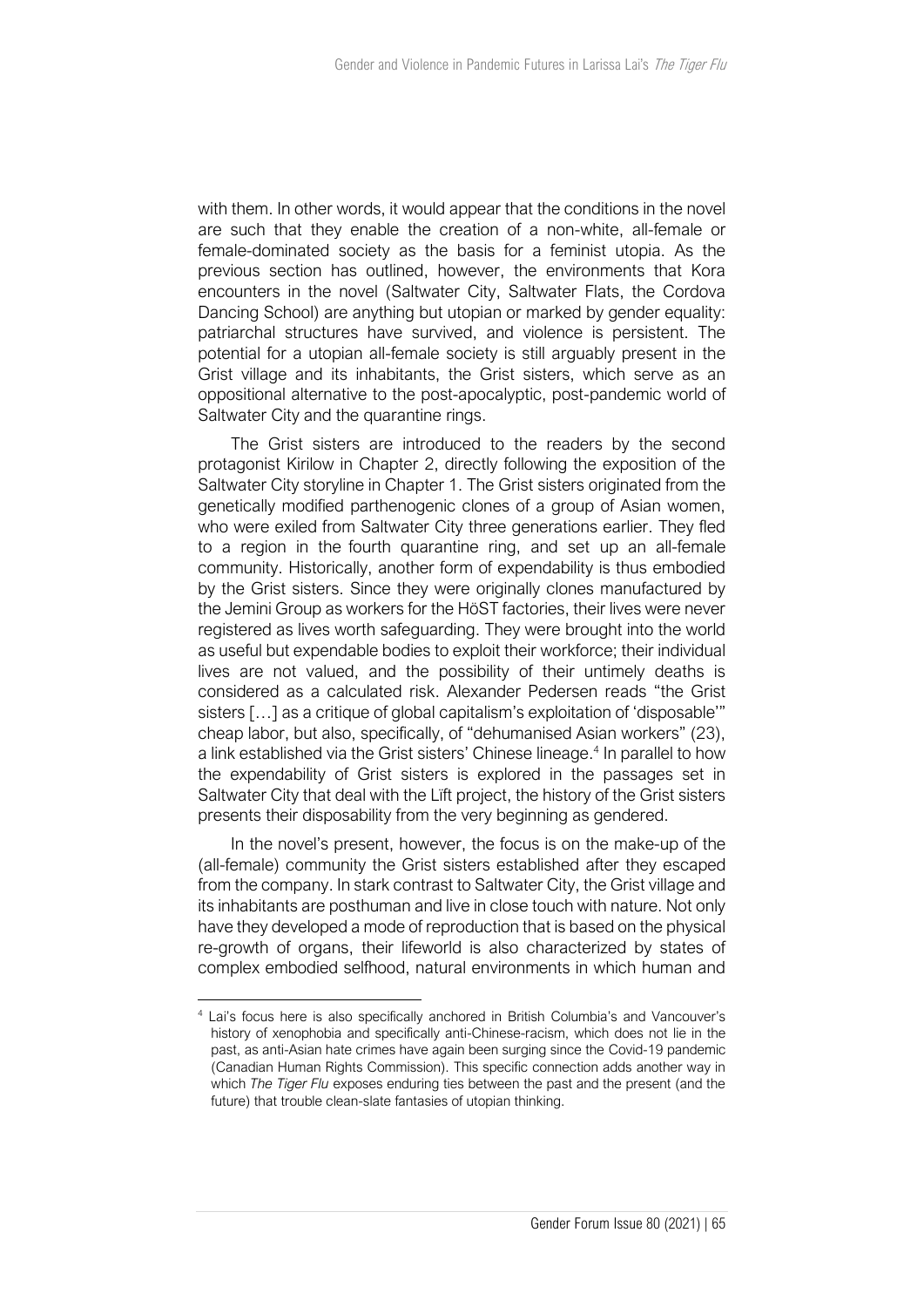non-human agents interact and coexist in harmony, and organic detritus that becomes material for repurposed clothing or homes: tents, pillows, blankets, and gauzes are made from mushroom fibers, and instead of a net to catch prey, the Grist sister use a "womb bomb" (45). Moreover, they have intentionally detached themselves from all kinds of technology from "the time before" (201), and they follow a religious mythology, the Religion of the Mother, which puts a particular emphasis on "maintenance and oral transmission of knowledge," but also on an "inevitable imbrication and inseparability of the human body and mind" (Pascual 101), thus establishing a strict opposition to the upload of knowledge and consciousnesses the satellites Chang and Eng enable in Saltwater City.

Taken together, these innovative and posthuman features of the Grist sisterhood—and thus their continuous positioning as an opposition to the inhabitants of Saltwater City throughout the novel—have often led to the interpretation that *The Tiger Flu* "celebrat[es] the Grist sisterhood's guiding principles" (Murray 13). Arguably, the Grist sisterhood presents a female apocalyptic alternative that stands in contrast to narratives such as *The Road,* because it replaces "colonial and patriarchal narratives of paternity and conquest with metaphors of mother-daughter relationships" (Watkins 13, also see Murray). Yet, identifying the Grist sisterhood as the female utopian alternative to still existing patriarchal structures in Saltwater City also erases some of the problematic aspects of this community. This holds true in particular when focusing on the use of violence and the newly established (gender) hierarchies in Grist village.

A first problematic aspect to be addressed is reproduction and the violent social relations it produces: the community of the Grist sisters consists of a queen, Radix Bupleuri, and three types of regular grist sisters: "grooms," "starfishes," and "doublers." Because only the "doublers" can reproduce parthenogenically and thus see to the survival of the community, it is the "grooms'" responsibility to cut organs from the so-called "starfish"-members of the community. Starfishes have the ability to regrow bodyparts and are expected to give them to the "doublers" to prolong their lives. When Kirilow introduces readers to her community, she points out that the Grist village where she lives only has one doubler left, Auntie Radix. Being a groom herself, Kirilow has to harvest organs from her beloved starfish Peristrophe Halliana to then provide them to Auntie Radix:

> Even if she is our last doubler, I don't want Auntie Radix to have Peristrophe Halliana's eyes. Auntie Radix already took Peristrophe Halliana's liver a week ago, and one of her kidneys four weeks before that. Auntie Radix says that it is the duty and nature of a starfish to give. I tell her it is the duty and nature of a doubler to know when to stop asking. (Lai 18)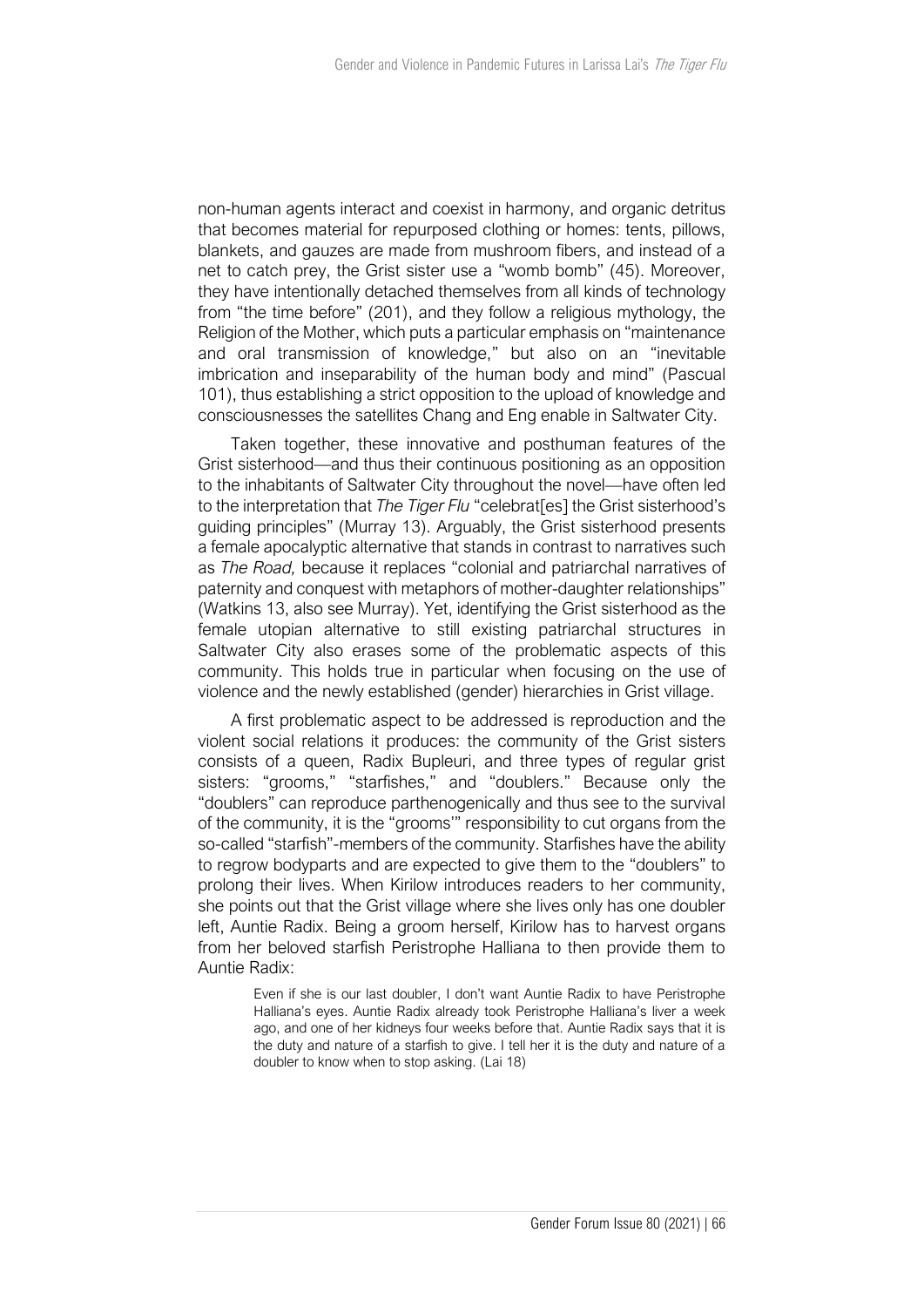This statement, which opens Chapter 2, makes clear from the very beginning that the new reproductive structures of the Grist village do not represent what Xausa in her discussion of the novel identifies as a "new paradigm for care work, which must be considered not as unpaid and feminized domestic labour but as collective care" (31). While the Grist sisters work as a collective, Kirilow nevertheless showcases the costs and pain the reproductive mechanisms entail for individual members of the collective. For example, when Kirilow cuts Peristrophe Halliana's eyes, this procedure is assisted both by the heavy usage of drugs, the so-called "forget-me-do" (Lai 21), and religious chanting, which is meant "to push down the dread that roils in my [Kirilow's] belly" (20). When kept in perspective, the hierarchy in the Grist sisterhood is thus one that resembles—in uncanny ways—that of their origin as female clones to be exploited for their productive labor to the point of death. In Grist village, starfishes, such as Peristrophe Halliana, essentially serve as living biobanks for the other Grist member, and doublers take on the roles of surrogates, who are separated from their offspring soon after birth and only kept alive to produce further offspring.

At first, the loving relationship that groom Kirilow has with her starfish partner Peristrophe Halliana might mask the painful reality that the Grist sisters are bound to repeat the exploitative structures from which they have tried to flee by escaping the company. Eventually, the question of the "expendability" of Grist sisters' bodies surfaces again, however, this time in their community rather than in the corporate world of HöST. In Chapter 8, Auntie Radix needs a new heart and Kirilow is asked to take Peristrophe Halliana's and, thus, to kill her:

> Glorybind Groundsel told me, if the Grist is dying down to the last doubler, her word is flesh, her word is god. You can't say no.

But all my fibres scream it. (34)

According to the Grist reproduction hierarchy, when doublers are at risk of dying, the starfishes' lives become expendable, and personal relationships to that doubler, such in the case of Peristrophe Halliana and Kirilow, are not allowed to matter. When Kirilow cannot force herself to take Peristrophe Halliana's heart, and Auntie Radix dies, she is, therefore, cast out by other Grist sisters as a "traitor" (62).<sup>5</sup> With Kirilow, The Tiger *Flu* thus introduces a protagonist who, from the beginning of the novel, deviates from her own society's norms and raises questions about the apparent utopian structures of the Grist sisterhood.

<sup>&</sup>lt;sup>5</sup> Notably, this development has haunting parallels to the body economy of the Jemini Group and HöST, where the (virtual) lives of some are priced over the physical lives of others.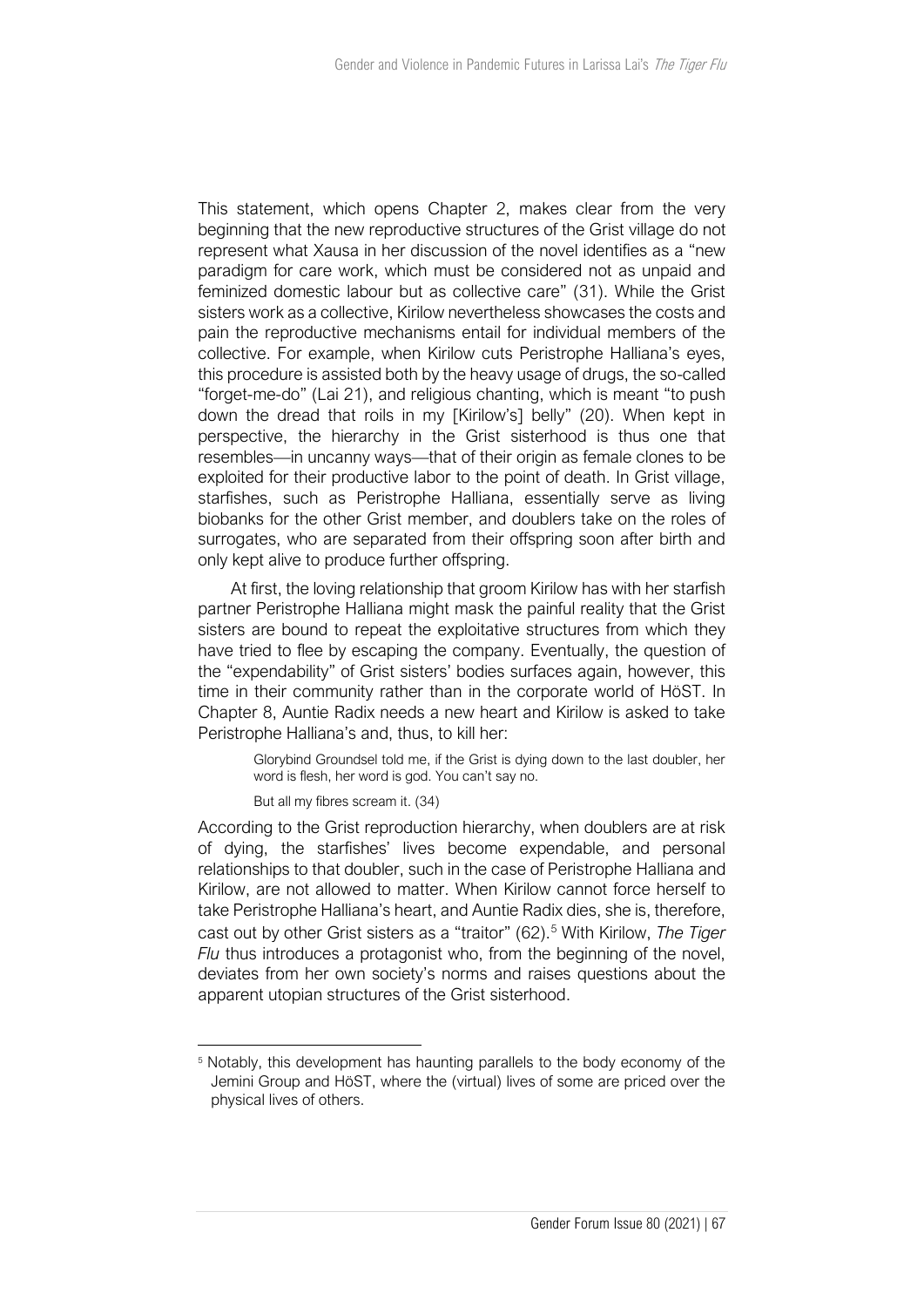While the sisterhood at first glance is in stark positive contrast with the unsustainable top-down capitalist ways of Saltwater City, Kirilow's pain illustrates the cost of this "utopia." By foregrounding her story and perspective, the novel hence calls into question the familiar "good" vs. "evil," or "utopian" vs. "dystopian" narrative form that is particularly common in patriarchal "end of the world" narratives. While the Grist sisterhood certainly imagines various innovative procedures and "technologies" that showcase how they "co-habit with the animal and vegetable worlds in egalitarian and harmonious ways" (Xausa 29), when it comes to survival, their community structures are exposed as being anything but egalitarian and harmonious. This observation is valid not only for structures within the Grist sisterhood but also for its relationship to outsiders, as exposed by the following scene where Kirilow encounters a "Salty," an inhabitant of Saltwater City:

> There's a red flash of hair. It's a biped, like us. One of those sneaky creeps from Saltwater City? But unlike us, tall, pale, and gangly. Our genes don't express like that. We manifest crow-black hair, autumn-leaf skin, and short legs. […] It stumbles into a clearing. Gotcha! I throw a knife at it, neatly severing its left hand. (Lai 36-37)

While Kirilow initially considers a certain similarity between herself and the stranger, she eventually uses the physical difference between them as her justification for denying the humanity of the stranger. Consequently, in her view, violence is warranted. When she tries to throw a knife at the Salty in order to kill it, she however only injures the stranger's hand, and the Salty is able to run away. When Kirilow sees the Salty again a couple of days later and manages to capture it, hatred and the wish to hurt the stranger once again overcomes her ("I yank the womb bomb tighter", "Whenever I want you, all I have to do is preen" [44], "At least let me bleed it a little" [45]). It is only when Kirilow and her "mother double," Glorybind Groundsel, realize that the Salty's hand has grown back, potentially making it a starfish, that Kirilow begins to acknowledge the humanity of the Salty. This value however depends on the Salty's immediate reproductive worth for the community.

While Kirilow has been taught all her life that inhabitants from Saltwater City pose a threat, the fact that the intruder might be a starfish could increase the chances of survival for the Grist community, who at this point of the narrative have not only just lost their last doubler, Auntie Radix, but also only have one starfish left. Notably, Kirilow's taught hatred against Salties still eventually gains the upper hand: "But you can't stop me from hating. You yourself told me the stories—of how they rounded our grandmothers up by the thousands […] Why should you care if I hurt it or not?" (45). She eventually convinces the other Grist sisters that the Salty "came to infect" (72) the Grist sisterhood, drugs it with forgetting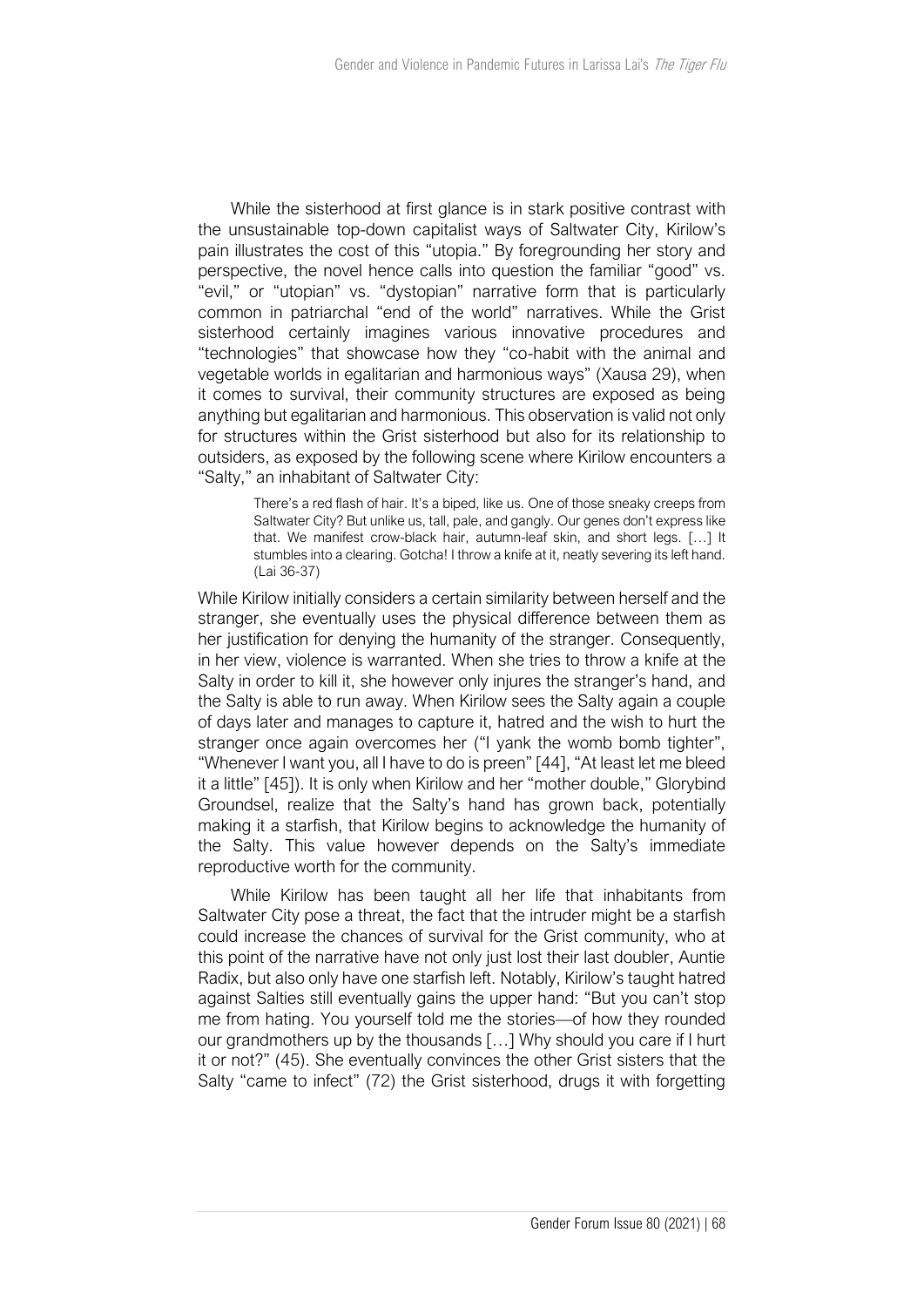tea, and takes it back to the forest to "dump it unceremoniously into the dirt" (72). The hatred, which is mostly based on a historical hostility against Salties and hence knowledge Kirilow has not experienced firsthand, thus eventually prevents her from considering the stranger as someone whose starfish capabilities could help the Grist community. In a plot twist, only hours after the Salty was released back into the forest, Peristrophe Halliana, the Grist village's last starfish, dies.

In parallel to other scenes in the novel, the encounter between Kirilow and the stranger exemplifies that when the Grist sisters say that they "hold all that remains of the old world's knowledge in our raw brains" (20), this also applies, at least in part, to problematic hierarchies and prejudices against outsiders. In some uncanny ways, the Grist sisterhood is still linked to its Saltwater origins—and thus also to the world of the past. While the linkages are only in some cases made explicit, such as in the examples above, the Grist sisters also sometimes point them out themselves ("The Grist may have evolved beyond its former masters, but we are not immune to their illnesses" [48]). It is striking in this context that the first chapters narrated through Kirilow's voice also contain numerous (pop-)cultural references to the "time before," many of which point to old power hierarchies and systems of exploitation. The references the Grist sisters use are, however, always several steps removed from their original contexts. While the phrase "diamonds are a girl's best friend," the famous line from Carol Channing's eponymous 1949 song, helps Kirilow to remember that her whetstone is made from diamonds stolen off the fingers of dead married women, a reference to a popular commercial reminds her that her scalpels must be disinfected at least twice so that they "shimmer clean, a lean mean clean […] like the lemon muscle man from time before'" (22). Other "chants" Kirilow uses during the procedure of cleaning her knife and cutting out Peristrophe Halliana's eyes include "The first cut is the sleekest" (22, cf. Rod Stewart's "The First Cut is the Deepest") and "Those are pearls that were her eyes" (22, cf. Shakespeare's *The Tempest*).<sup>6</sup> As much as these veiled and repurposed pop-cultural references are still recognizable if one is familiar with them, all the phrases Kirilow was taught in the Grist sisterhood now belong to the so-called Religion of the Mother, an ideology which is a powerful guide for Kirilow that also keeps her from scrutinizing her life and her role in the community. Drawing on the personal experiences of Grandma Chan Ling (the founder and late matriarch of Grist Village and an escapee of Jemini's labs) in addition to pop-cultural "wisdom" of the past, the Grist sisters thus use a partly imaginary, but certainly selective and distorted version of the past to help them remember lessons that will in turn help them to survive

<sup>&</sup>lt;sup>6</sup> Note how these references also perpetuate traditional patriarchal and heterosexual notions of gender relations.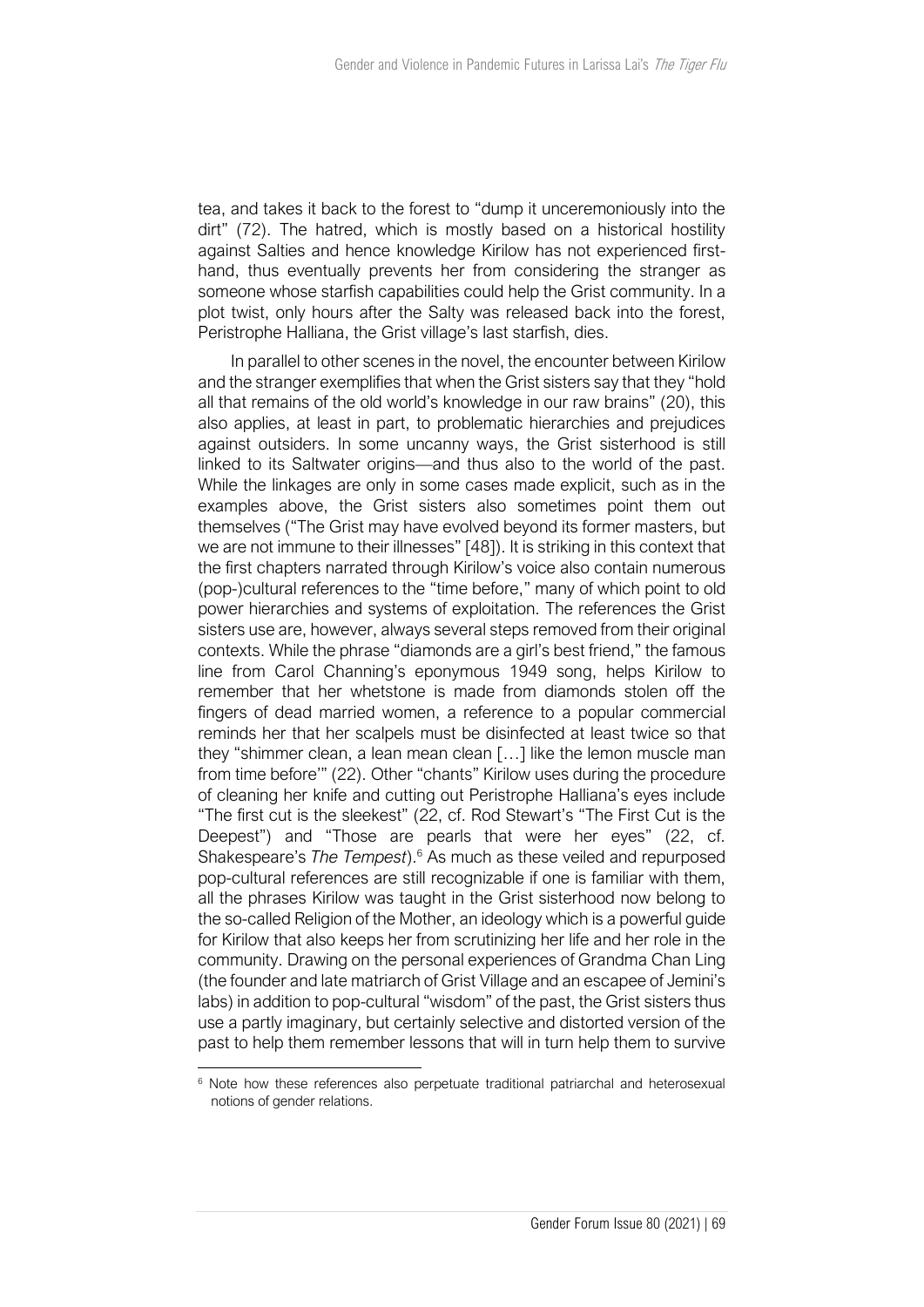in the present—a process that is problematized through the protagonist Kirilow and her actions.

One of the epigraphs of *The Tiger Flu* that further underscores such a critical reading of the intertextual references is from Monique Wittig's 1969 novel *Les Guérillères*, another radical feminist utopia featuring an all-female community:

> They say that at the point they have reached they must examine the principle that has guided them […]. They say that they must break the last bond that binds them to a dead culture. (epigraph)

What Lai emphasizes here is that communities such as Wittig's Guérillères or the Grist sisters, which are pitted against highly patriarchal dystopian societies, are not per se completely oppositional, nonpatriarchal, and/or utopian. Instead, such societies, too, are at risk of perpetuating knowledge structures and behaviors from "a dead culture" (epigraph), that is to say, from the patriarchal society from which they evolved. Simply reading the Grist sisterhood as the oppositional and thus prototypical all-female utopian alternative to Saltwater City thus obscures that violence, harmful hierarchies, and prejudices still exist even in the Grist sisterhood and that all three are woven into the very religion that guides this community. In turn, these aspects complicate any unilateral understanding of the Grist sisterhood as a utopian alternative to Saltwater City.

## 4. Conclusion: A Queer Posthuman Utopia?

Apart from writing against male-dominated post-apocalyptic speculative fiction, *The Tiger Flu* also draws on familiar strategies by feminist authors such as Charlotte Perkins Gilman, Marge Piercy, and Monica Wittig. Not only does the novel feature two non-white female-presenting protagonists, whose individual quest narratives are resolved in a commitment to relationality, it also features the all-female posthuman community of Grist Village as a potential alternative to Saltwater City, where patriarchal structures and violence have outlasted large-scale social upheaval. But while *The Tiger Flu* adapts and innovates such traditional dystopian and feminist utopian elements, it ultimately challenges the original paradox of dystopia/utopia and thoroughly complicates the notion of a new and different post-pandemic world as a necessarily worse *or* better world: emphasizing the continuance of violent and oppressive structures in *both* Saltwater City and Grist Village, the novel highlights the necessity, even in this seemingly radically altered world, to reckon with the lasting ties of the present to patriarchal, capitalist, and colonial structures of the past. Instead of emphasizing the simplistic utopianism of one solution for all, *The Tiger Flu* works to interrogate several older utopian and dystopian models and the traditional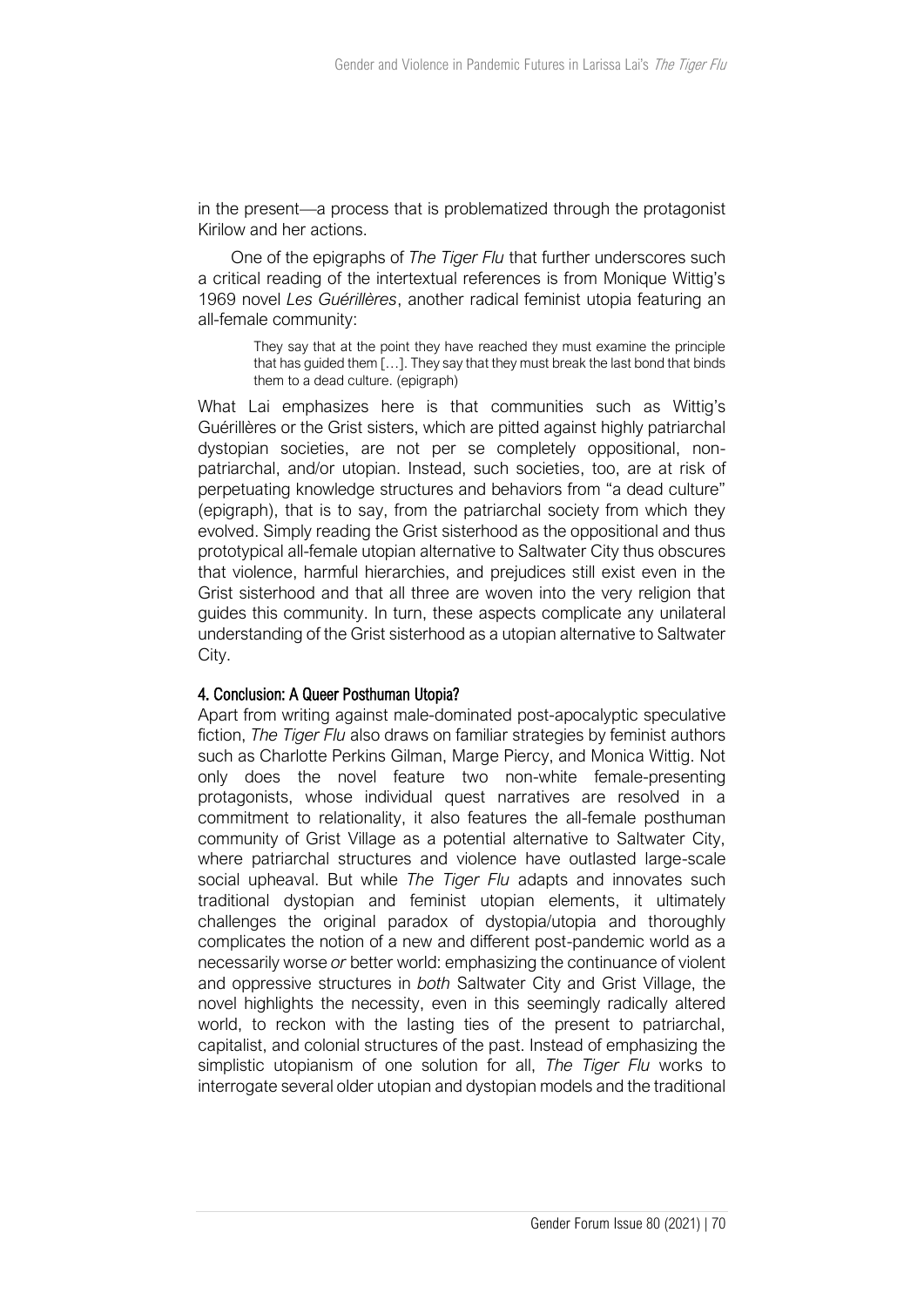ideologies on which they rely. By showing how such traditional ideologies are recycled, modified, and reused in post-pandemic knowledge structures, the plot emphasizes utopian possibilities as a continual aspiration for communities rather than as an endpoint at which one can arrive once and for all.

Particularly the ways in which the individual quest narratives of the protagonists ultimately become entwined are indicative of *The Tiger Flu*'s own quest of probing different models of dystopian/utopian traditions without necessarily settling on one. After both the last doubler and the last starfish have died and HöST attacked Grist Village, Kirilow eventually decides to travel to Saltwater City to find a new starfish, as the Grist sisterhood otherwise faces extinction. She meets Kora at the Cordova Dancing School and learns that the school, like Grist Village, was founded by a group of clones who escaped the Jemini factories. When Kirilow amputates Kora's hand after it becomes infected, it grows back, revealing that Kora is a Grist sister as well and a starfish. However, Kora at first is anything but willing to join Kirilow and rather accepts an invitation from her brother K2 to a "tiger party" held at the Pacific Pearl Parkade hoping to be reunited with her family. It is there that Kora learns that even her own brother has betrayed her and realizes she must flee from Saltwater City. In the end, it is thus neither Kora's nor Kirilow's world, or rather worldviews, that succeed or supersede the other; only through eventual compromise and collaboration, the two protagonists manage to survive and escape. When Kora gets hit and injured fatally during their flight, Kirilow uses both her skills as a groom *and* instructions from one of Isabelle Chow's chip-like knowledge scales to reprogram the LïFT and upload Kora's mind to save her consciousness, since she cannot save her body:

> The wormy scale teaches my fingers something they didn't know before. At last, I pull my bloody hands out from the meat of the LïFT. 'Here goes nothing!'

> [...] I kneel and stroke the dying girl's hair. 'It's going to be okay,' I tell her. 'In just a few minutes, you will see.' (255)

While Kora and Kirilow start off in the novel as two protagonists from opposing worlds, the resolution of *The Tiger Flu* presents them in a cautious care relationship with each other, thus connecting the two worlds.

Notably, these notions of collaboration and care are also upheld in the last chapter, entitled "The Kora Tree," which presents the reader with an outlook to the future: after her upload, Kora's mind was downloaded again and transferred into a so-called starfish tree: "*Bombyx Mori and Kirilow Groundsel worked for many years to make me what I am and to seed the entire Starfish Orchard that nurtures the Grist Garden"* (328,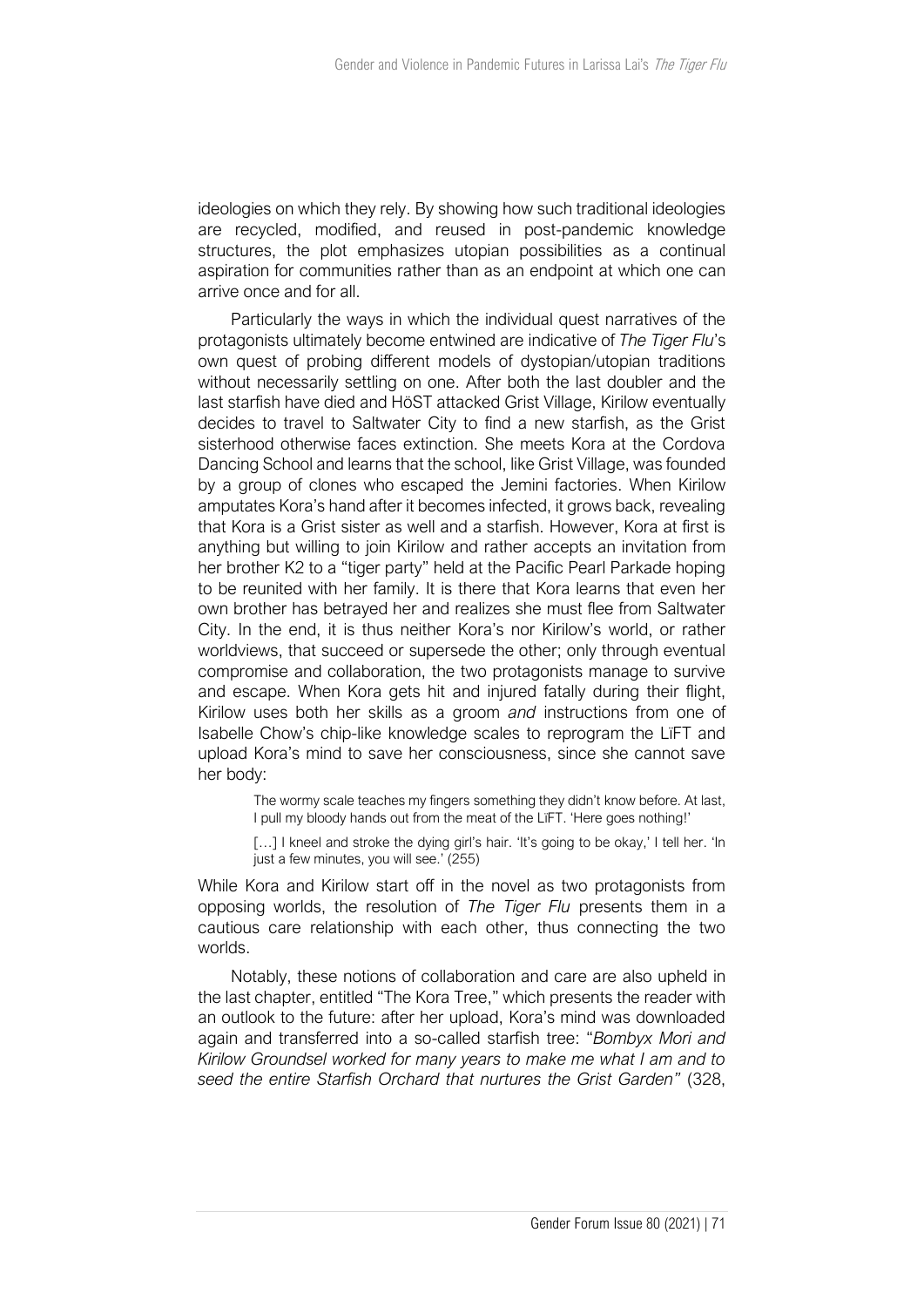italics in original). In a truly posthuman fashion, the conscious Kora Tree ends up serving the newly established New Grist Village as an organ donor, thus securing the survival of the Grist sisterhood. That this development is understood as a truly new form of existence is also marked by a change in narration: most of the last chapter is narrated through the Kora Tree, which "vibrates language" (327) to a group of young Grist sisters who sit underneath her branches (this vibrating is marked in italics). Notably, the Kora Tree not only explains her function to the young members of the Grist community but also once again points out "the ills of a hetero-patriarchal society that used to exert violence of every kind upon its female members" (Pascual 109), ills that can perhaps finally be left behind by the next generation of Grist women.

In contrast to "old" Grist Village before the planting of Kora Tree, the establishment of New Grist Village is narrated almost like a return to Eden: "the little doublers turn to admire the Starfish Orchard that surrounds them in a leafy, comforting dance of light and shadow" (Lai 262). Seemingly, the closing chapter of *The Tiger Flu* offers up a pastoral refuge, as contrasted to the "dirty garden" of Saltwater City (325). Unlike the many "betrayed Edens" (Buell 647) which nature writing, environmental literature, and climate fiction frequently offer, this ending appears truly utopian in some ways: an all-female, post-patriarchal world in which the "starfish tree" grows replacement organs, effectively abolishing the necessity to harvest organs from Grist sisters and thus older forms of reproductive/restorative violence. In the new and isolated Grist Village, old structures of corporate exploitation, patriarchal norms, and heterosexual reproduction finally seem to lie outside the sisters' realm of concern.

The ending thus offers a glimpse into a queer, posthuman future that raises the question of whether *The Tiger Flu* settles on a final utopian vision, after all. And yet, even in this presumably utopian world, Lai includes space for ambivalence, as the former world still has not entirely disappeared. Both Kora and Kirilow are still marked by what they have lost. While Kirilow dreams of reuniting with her beloved Peristrophe Halliana, the Kora Tree likewise betrays a yearning for the past. Just as Kora gets ready to resume her teaching of the young Grist sisters, "[a]t the very top of her branches a little tendril lights up momentarily, calling out to no one. She wills it to dim" (329). The utopian present is not free of history, at least not yet. This impression is further reinforced by the last sentence of the final chapter, which reads: "[F]ar beyond the earth, in the deepest reaches of space, the old communications satellite Eng lurches along her still-deepening orbit, a long ellipsis that will take her a thousand years to complete" (329-330). Eng's ever-expanding orbit has been a reminder since the beginning of the novel that humanity's technoscientific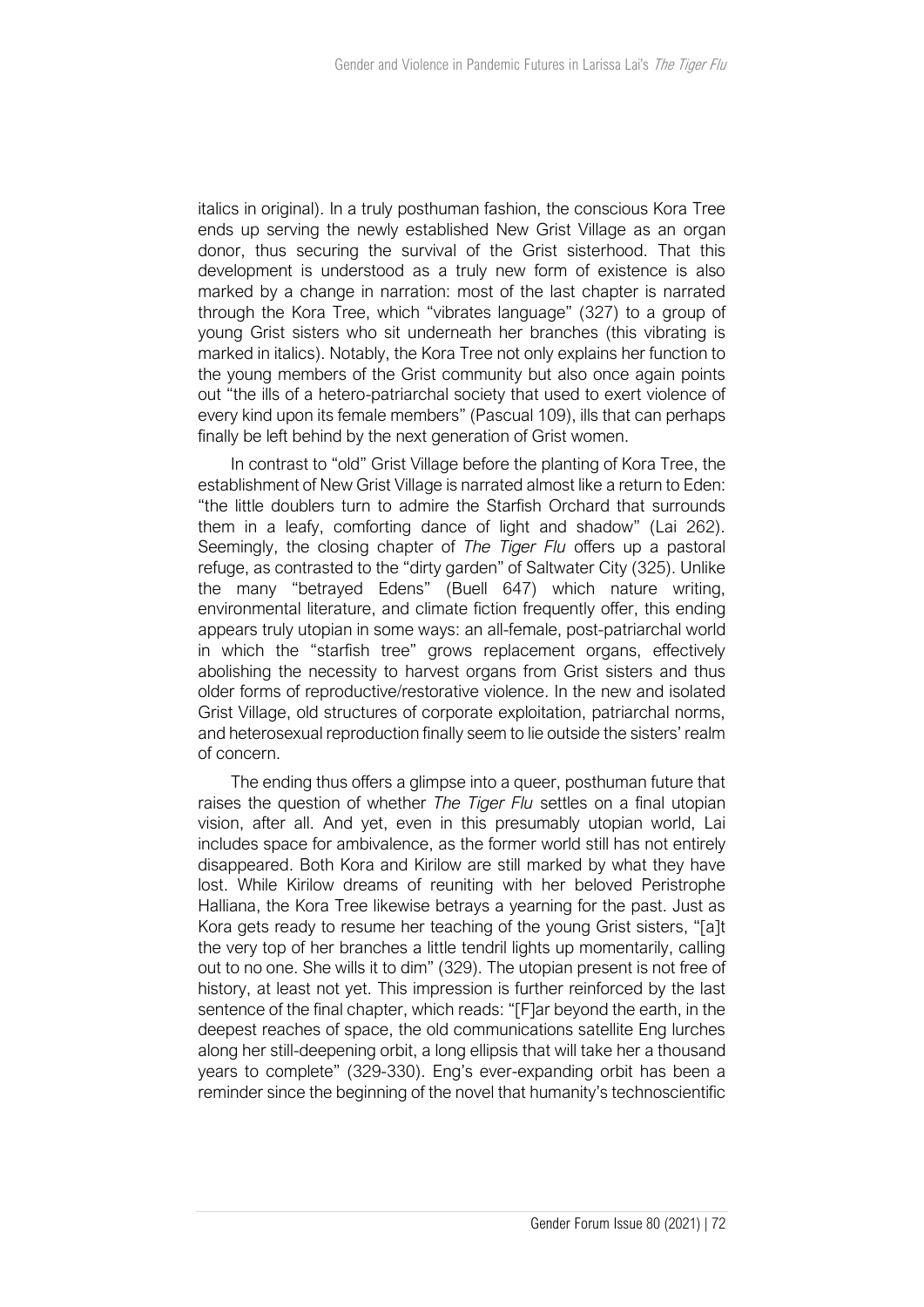projects are frequently deeply flawed, because when Eng moves too far away from Earth, the knowledge and consciousnesses it stores will no longer be accessible. At the same time, the suggestion that the satellite will reappear in the distant future is also a reminder that the new Grist Village in all its radical new existence might rely on ignoring the outside world and the potential return of patriarchal and other exploitative structures at its own risk. Saltwater City, Cosmopolitan Earth, and other political entities continue to exist and operate at a distance from the localized utopian community of the Grist sisters, even if Kora narrates them as a thing of the past. By insisting on these ambiguities, Lai teases readers with the possibility of utopian closure that *The Tiger Flu*, however, ultimately denies. If at all possible, utopia is definitely not envisioned as a place, though maybe as an ongoing process. In this sense, possibly the most utopian quality of the new Grist Village is the sincere acknowledgment of existence as not only necessarily relational but also ideally compassionate, when Kora states, almost like a new maxim for the community, "You must remember my pain, as I remember yours" (327).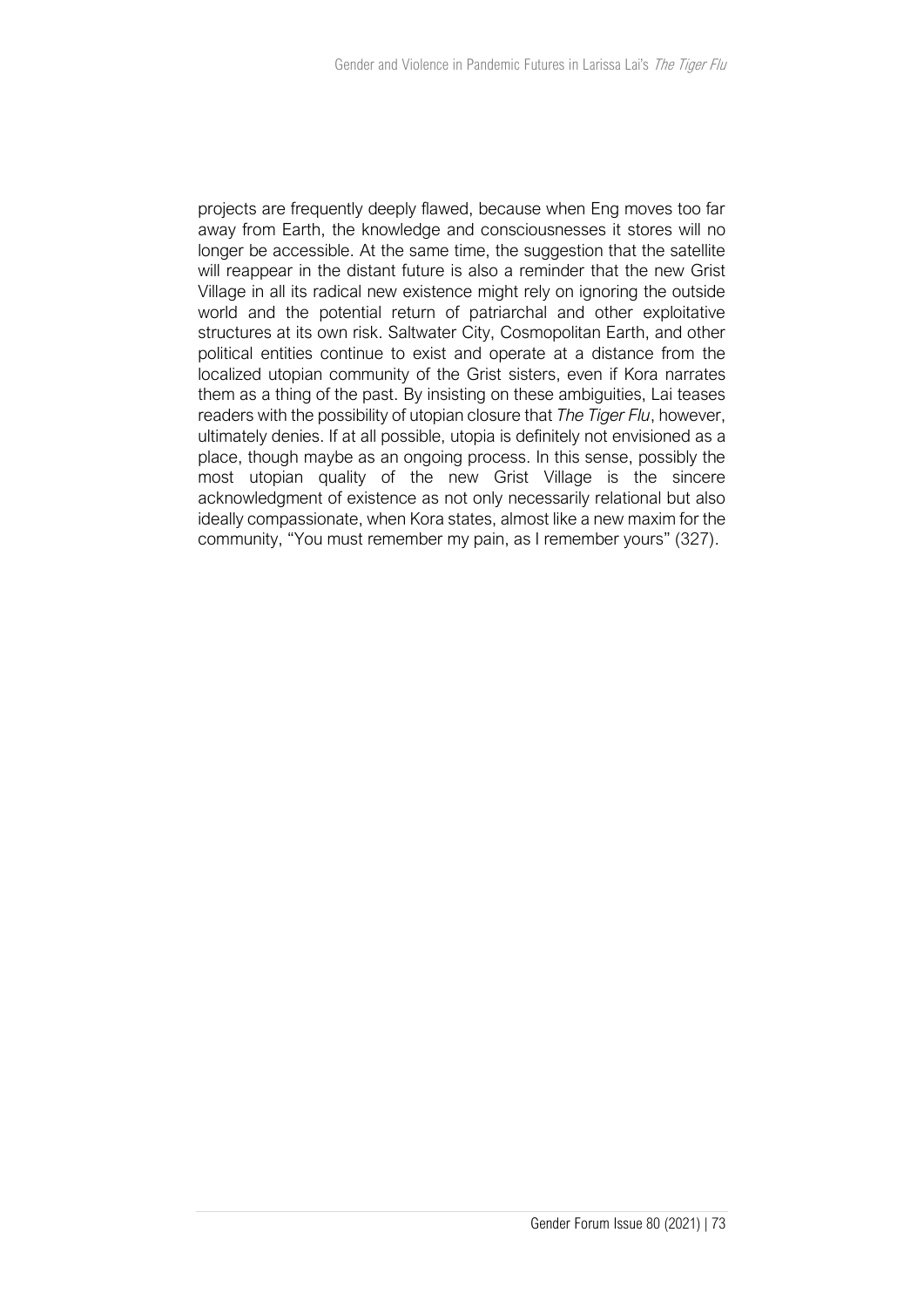## Works Cited

Buell, Lawrence. "Toxic Discourse." *Critical Inquiry*, vol. 24, no. 3, 1998, pp. 639-65.

[<dash.harvard.edu/bitstream/handle/1/2637816/buell\\_toxicdiscours](https://dash.harvard.edu/bitstream/handle/1/2637816/buell_toxicdiscourse.pdf?sequence=4) [e.pdf?sequence=4>](https://dash.harvard.edu/bitstream/handle/1/2637816/buell_toxicdiscourse.pdf?sequence=4)

Butler, Judith. *The Force of Nonviolence.* Verso, 2020.

Canadian Human Rights Commission. "Anti-Asian Racism: A Troubling Trend."

[<chrcreport.ca/anti-asian-racism-a-troubling-trend.html>](http://chrcreport.ca/anti-asian-racism-a-troubling-trend.html) Accessed 26 Sept. 2021.

Dunston, Chloe. "A Review of *The Tiger Flu.*" *Black Feminist Collective,* 26 June 2021. [<blackfeministcollective.com/2021/06/26/sci-fi-as-accessible](https://blackfeministcollective.com/2021/06/26/sci-fi-as-accessible-movement-building/)[movement-building/>](https://blackfeministcollective.com/2021/06/26/sci-fi-as-accessible-movement-building/) Accessed 2 Sept. 2021.

Ho, Tamara. "Larissa Lai's 'New Cultural Politics of Intimacy': Animal. Asian. Cyborg." *Social Text Online,* 4 Jan. 2012. [<socialtextjournal.org/periscope\\_article/larissa\\_lais\\_new\\_cultural\\_p](https://socialtextjournal.org/periscope_article/larissa_lais_new_cultural_politics_of_intimacy_animal_asian_cyborg/) [olitics\\_of\\_intimacy\\_animal\\_asian\\_cyborg/>](https://socialtextjournal.org/periscope_article/larissa_lais_new_cultural_politics_of_intimacy_animal_asian_cyborg/) Accessed 2 Sept. 2021.

Larissa, Lai. Interview with Jiaqi Kang. "A Conversation with Larissa Lai." *Sine Theta Magazine,* 2 Sept. 2019. [<sinethetamag.medium.com/conversation-larissa-lai-](https://sinethetamag.medium.com/conversation-larissa-lai-73e0a19d7196)[73e0a19d7196>](https://sinethetamag.medium.com/conversation-larissa-lai-73e0a19d7196) Accessed 2 Sept. 2021.

- Lai, Larissa. *The Tiger Flu.* Arsenal Pulp, 2018.
- Lavigne, Carlen. *Post-Apocalyptic Patriarchy: American Television and Gendered Visions of Survival*. McFarland, 2018.

Murray, Stuart. "Disability Embodiment, Speculative Fiction, and the Testbed of Futurity." *Journal of Literary & Cultural Disability Studies*, May 2021, pp. 1-17. [<https://doi.org/10.3828/jlcds.2021.21>](https://doi.org/10.3828/jlcds.2021.21)

Pascual, Mónica Calvo. "*The Tiger Flu*: A Critical Posthumanist Response to the Illusion of Transhumanism." *Hélice,* vol. 7, no. 1, 2021, pp. 99-110.

- Pedersen, Alexander. "Legacy in Blood. Transhumanist Embodiment and Disembodiment in Larissa Lai's *The Tiger Flu.*" Bachelor's Thesis, Norwegian U of Science and Technology, Trondheim, 2020. [<ntnuopen.ntnu.no/ntnu-xmlui/handle/11250/2669356>](http://www.ntnuopen.ntnu.no/ntnu-xmlui/handle/11250/2669356)
- Shinall, Vivian G. "Expendable Bodies." *Consilience,* no. 23, 2021, pp. 15-21.

[<journals.library.columbia.edu/index.php/consilience/article/view/61](http://www.journals.library.columbia.edu/index.php/consilience/article/view/6178) [78>](http://www.journals.library.columbia.edu/index.php/consilience/article/view/6178)